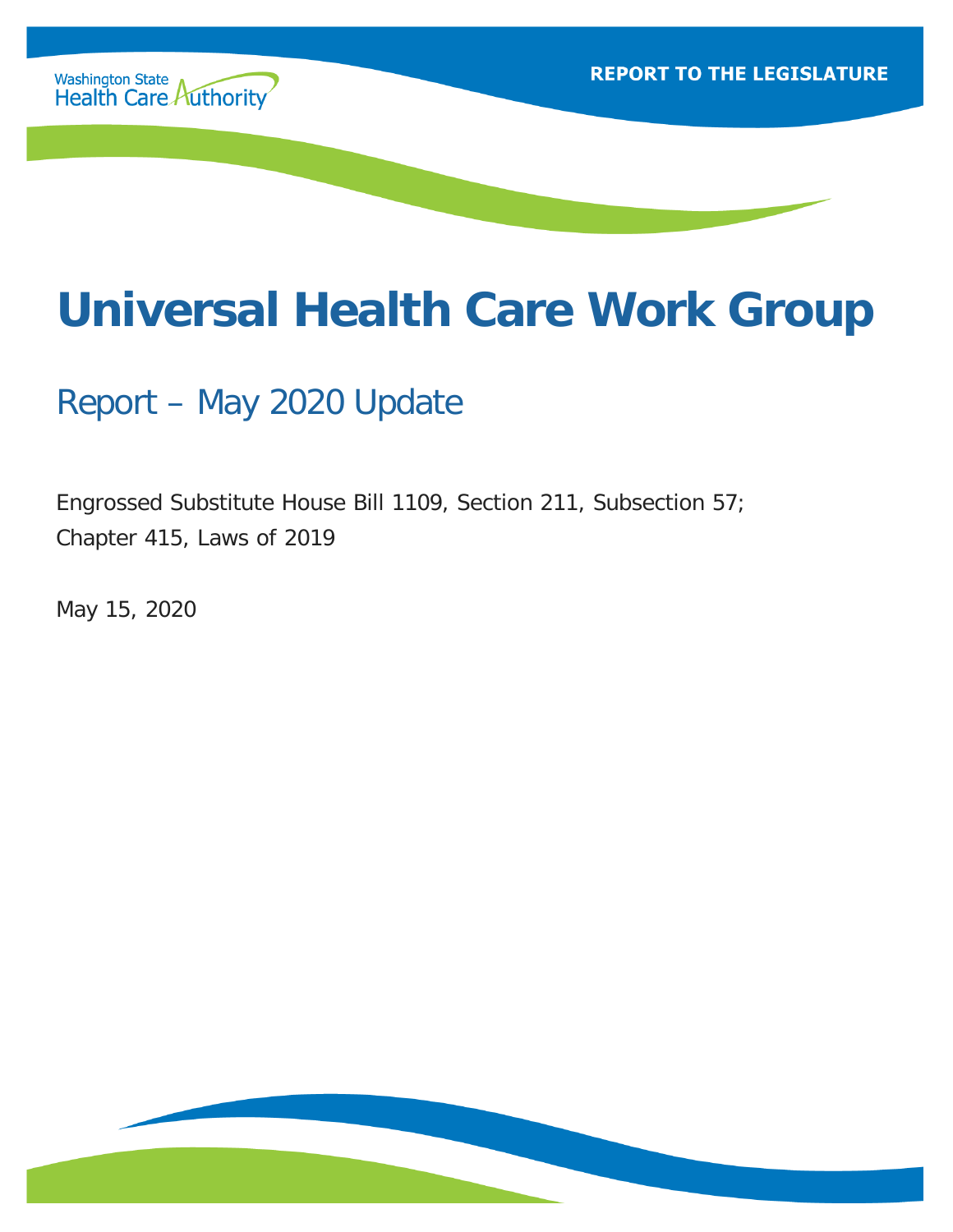# **Universal Health Care Work Group**

This report was created at the request of the State Legislature for public comment. It contains a summary of the work completed since the November 2019 report, including summaries of the December 2019 and February 2020 meetings, the final work group charter, and key documents developed for the work group meetings. All materials provided at work group meetings are also available on the [Health Care Authority website.](https://www.hca.wa.gov/about-hca/healthier-washington/universal-health-care-work-group)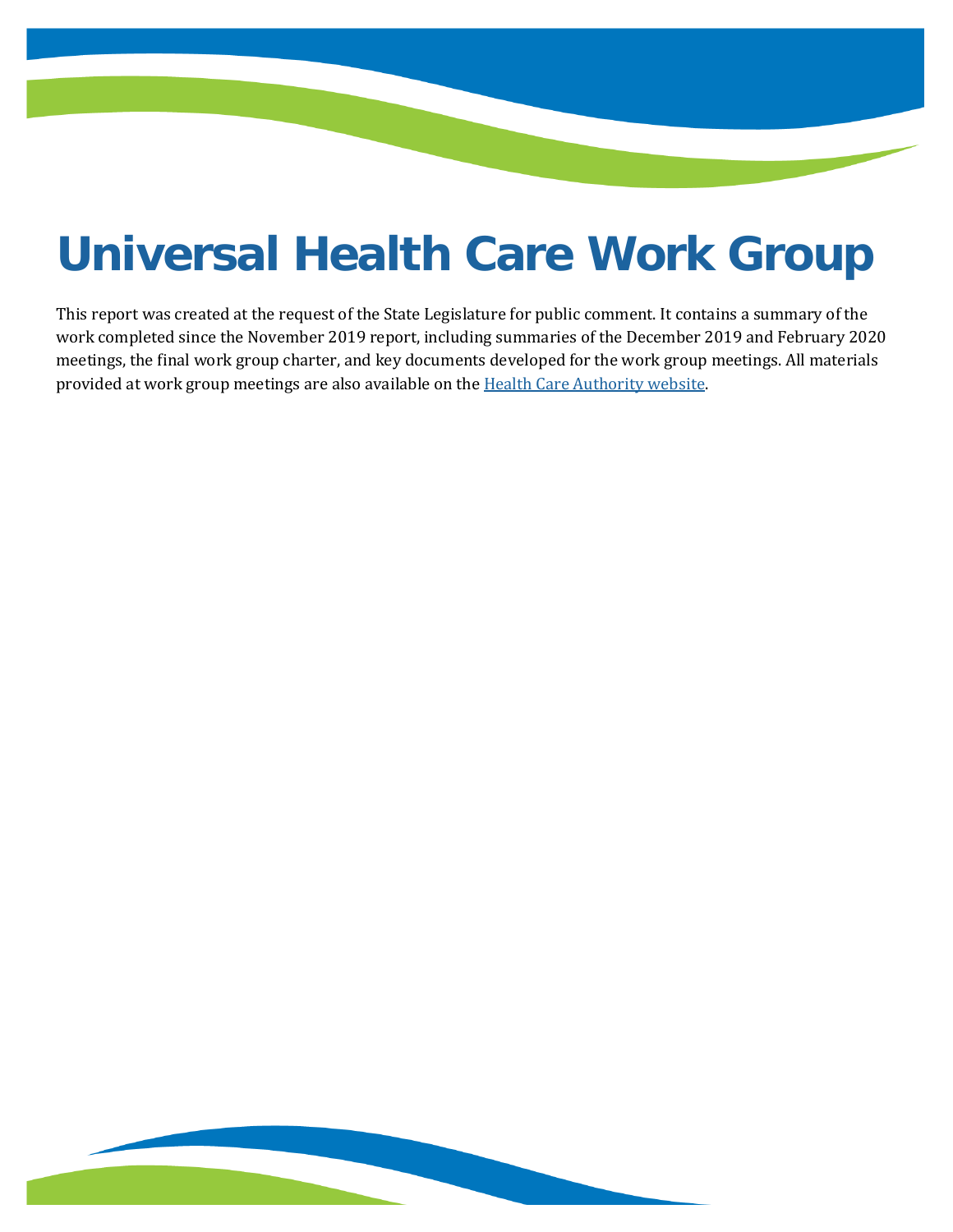## **Table of Contents**

| Appendix C: Letter to Jamie Strauz-Clark and Response to UHC Work Group members 25 |  |
|------------------------------------------------------------------------------------|--|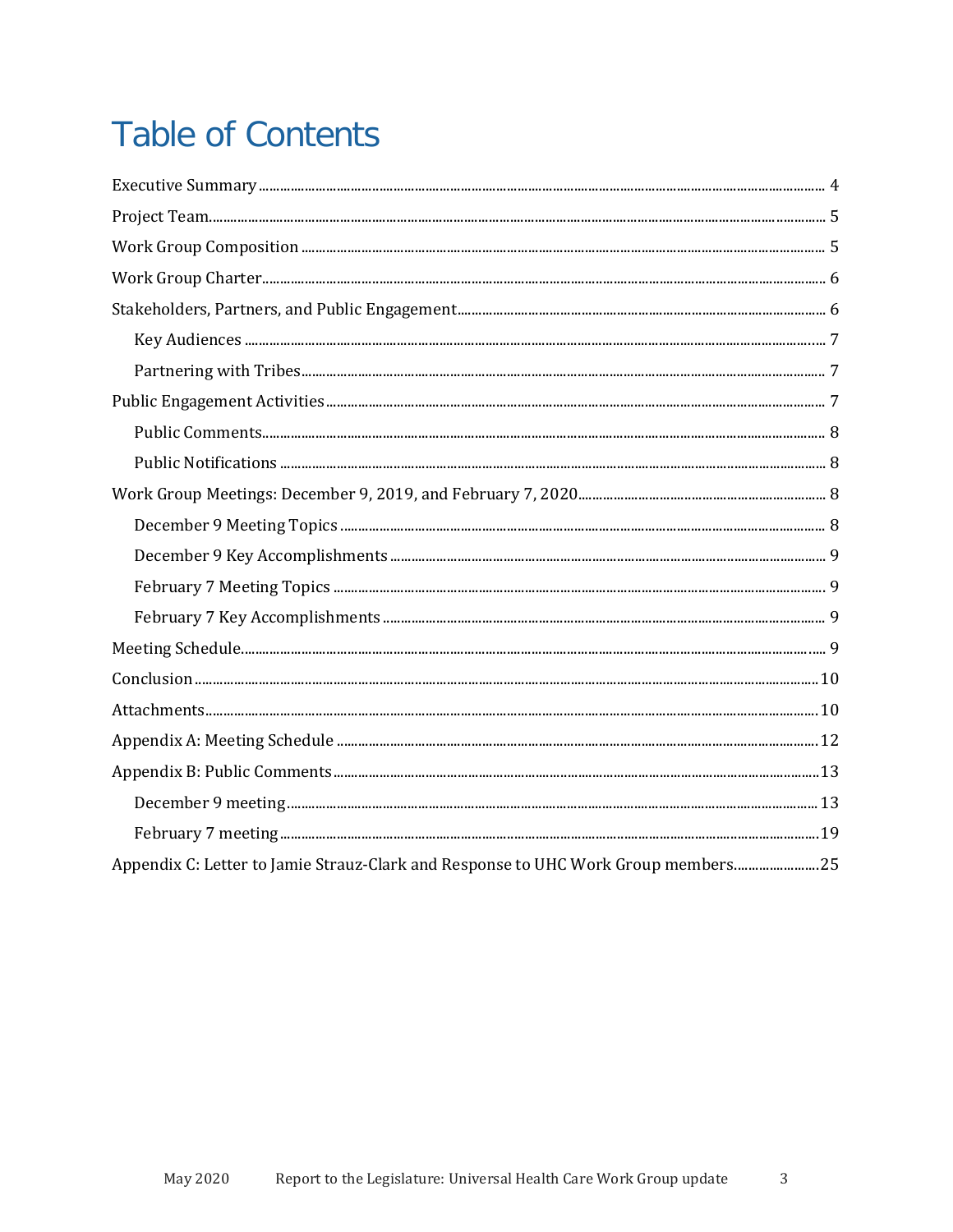## <span id="page-3-0"></span>Executive Summary

On behalf of the Universal Health Care Work Group, the Health Care Authority (HCA) is submitting this report for public comment, as required by Engrossed Substitute House Bill 1109(57); Chapter 415, Laws of 2019:

(a) The health care authority is directed to convene a work group on establishing a universal health care system in Washington.

(b) The work group must study and make recommendations to the legislature on how to create, implement, maintain, and fund a universal health care system.

(c) The work group must report its findings and recommendations to the appropriate committees of the legislature by November 15, 2020. Preliminary reports with findings and preliminary recommendations shall be made public and open for public comment by November 15, 2019, and May 15, 2020.

In 2019, the Washington State Legislature directed HCA to convene a work group study. The purpose of the study is to provide recommendations to the Legislature on how to create, implement, maintain, and fund a universal health care system. The Universal Health Care Work Group will meet regularly, for about 15 months, to develop their recommendations.

To help in this work, HCA selected Health Management Associates (HMA) through a competitive request for proposal process. HMA will provide health care policy analysis, financial analysis, and project management for HCA and the work group. The HMA team is comprised of a professional facilitator, actuaries, and subject matter experts.

HCA selected a wide range of people to serve on the work group. Members were selected based on their experiences, perspectives, and role in health care. More than 85 people applied to serve as a member on the work group. At the time of this writing, 36 members serve on the work group. The work group roster is available at the end of this report.

As of May 2020, the work group has met three times. Key activities accomplished to date include:

- The members discussed and affirmed a Charter and a Stakeholder and Public Engagement Plan, and implemented the engagement activities. (November and December 2019 meetings)
- The members reviewed and discussed a proposed decision process, which included a draft outline of the final report. (December 2019 meeting)
- Members proposed root-causes of key challenges a new universal health care system and the delivery system should address. (December 2019 meeting)
- Based on those underlying challenges, members proposed qualitative and quantitative assessment criteria to use in comparing potential models for universal health care. (February 2020 meeting)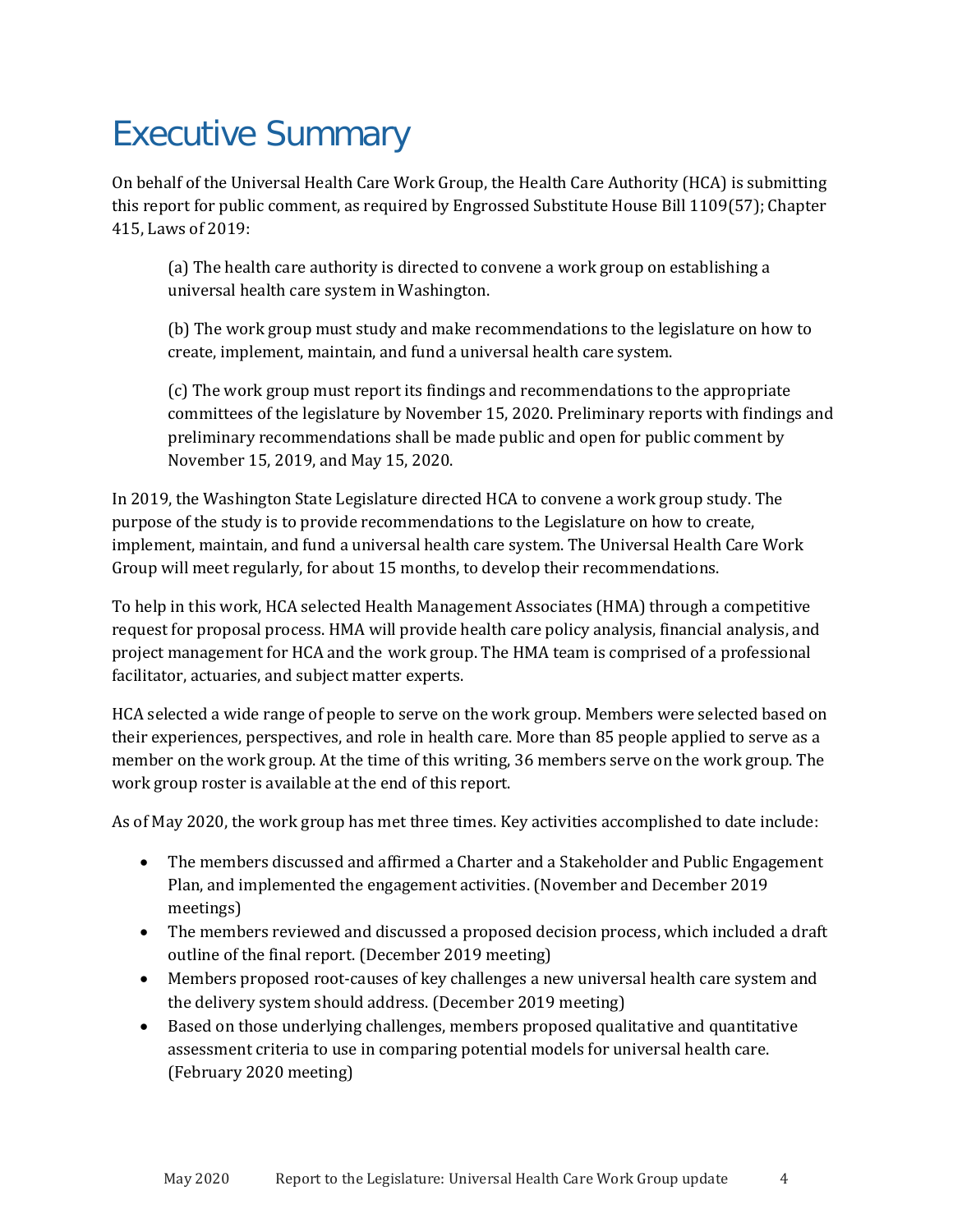• The work group learned about and discussed universal health care system efforts in the United States and models operating internationally, to inform the potential models the Work Group will assess and compare at future meetings. (February 2020 meeting)

Following the February 2020 meeting, HMA surveyed the work group to gather input to develop and finalize up to three models for actuarial analysis. As an actuarial subcontractor to HMA and in partnership with HCA, Optumas has been collecting data to prepare for modeling. For additional details, please see the December 2019 and February 2020 meeting summaries attached to this document.

The attachments at the end of this report also include the schedule of remaining meetings, detailed summaries for the December 2019 and February 2020 meetings, and key documents the work group has developed to date.

Work group members bring diverse perspectives and experience to this process. Overall, there is agreement that our current health care provision creates an inequitable system where not all individuals are covered, is increasingly unaffordable, and requires improvement. Given the intentional diversity among the members, there are naturally varying opinions and perspectives on how to carry out the charge of the work group. Over the course of the year, the work group will continue studying and making recommendations to the Legislature on how to create, implement, maintain, and fund a universal health care system.

## <span id="page-4-0"></span>Project Team

The project team supporting the Universal Health Care Work Group is comprised of internal HCA staff and leaders, and a team from HMA, including a facilitator, actuaries, and subject matter experts. The project team meets weekly to discuss the project plan, work group and stakeholder feedback, and to plan work group meetings.

## <span id="page-4-1"></span>Work Group Composition

[House Bill 1109,](http://lawfilesext.leg.wa.gov/biennium/2019-20/Pdf/Bills/Session%20Laws/House/1109-S.SL.pdf?q=20200430120557) which authorized the creation of the Universal Health Care Work Group, gave direction to HCA about the organizations and people to be included in the work group. Specifically, the legislation identified the following as required stakeholder groups:

- Consumers, patients, and the public.
- Patient advocates and community health advocates.
- Large and small businesses with experience with large and small group insurance and selfinsured models.
- Labor, including experience with Taft-Hartley coverage.
- Health care providers, including those who are self-employed.
- Health care facilities, such as hospitals and clinics.
- Health insurance carriers.
- The Health Benefit Exchange.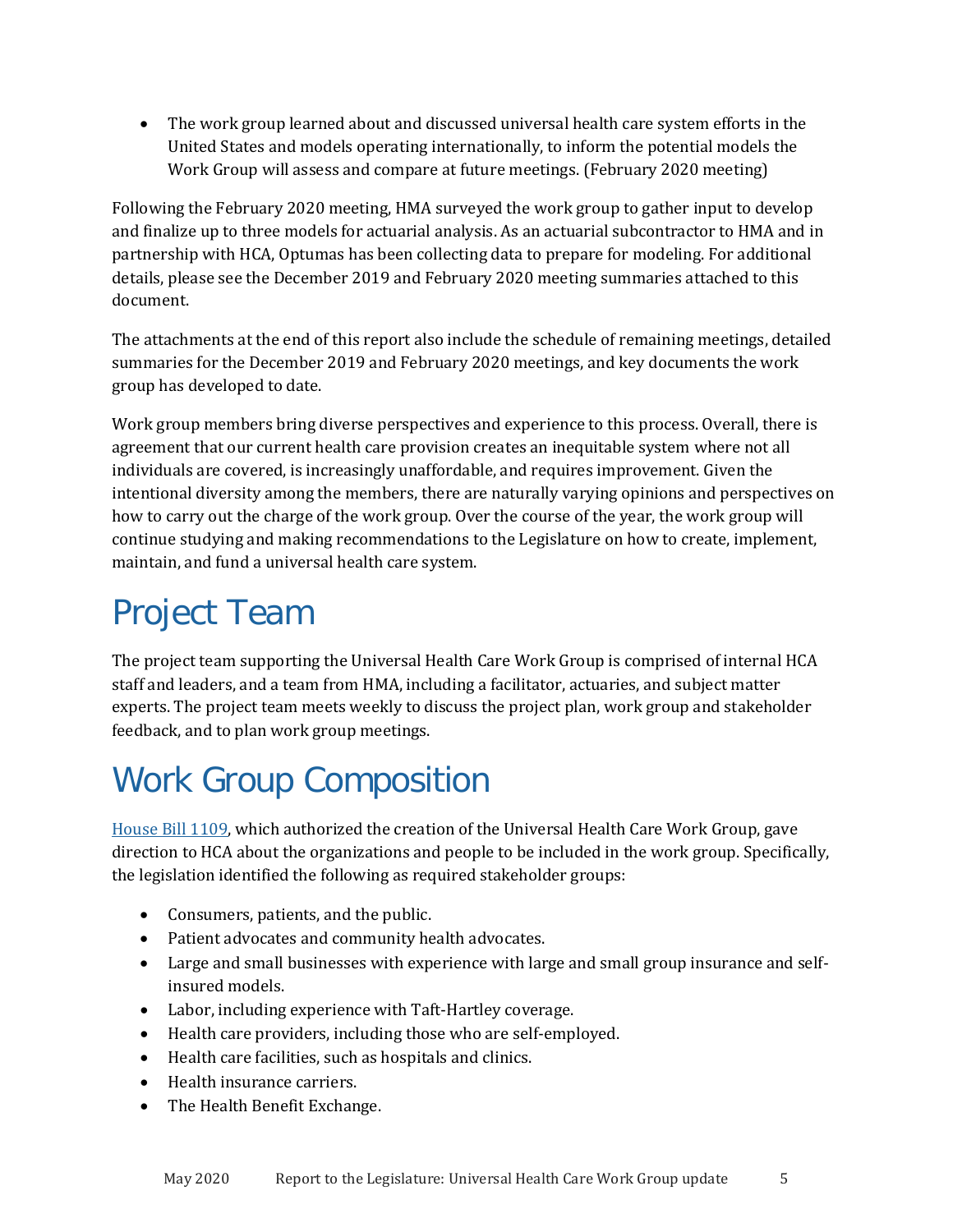- State agencies, including the offices of Financial Management, Insurance Commissioner, and State Treasurer, and Department of Revenue.
- Legislators from each caucus of the House of Representatives and the Senate.

HCA underwent a process to identify and select individuals who would fulfill the membership requirements specified in the legislation. HCA also sought to include individuals who:

- Had experience with health care financing and/or health care delivery.
- Demonstrated a willingness and ability to review background materials.

Additionally, HCA staff made a thoughtful and deliberate effort to ensure that membership reflected the geographic, socioeconomic, ethnic and racial, and gender diversity of Washington's population. To identify Tribal members, HCA staff consulted with its Office of Tribal Affairs and Analysis Division and several Tribes across Washington.

## <span id="page-5-0"></span>Work Group Charter

To guide the work group, HCA staff and HMA developed a draft Charter, which was presented and discussed during the work group's first meeting and finalized by the work group at the December 2019 meeting. The Charter is posted on the HCA's website and attached to this report. The Charter includes the:

- Origins of the work group.
- Charge of the work group.
- Membership of the work group.
- Roles and responsibilities of the work group members, including the chair, facilitator, and project team.
- Work group meeting processes.
- Work group decision-making process.
- Work group meeting summaries communication.

## <span id="page-5-1"></span>Stakeholders, Partners, and Public Engagement

A critical piece of the work group's legislative charge is stakeholder and public engagement. The following fundamental objectives and ideas were discussed during the first work group meeting, informing the Stakeholder Engagement Plan and the ongoing engagement activities:

- Inform stakeholders—including the public—about the purpose of the work group, the process of developing recommendations for the Legislature, the timeline for developing recommendations, and how and when stakeholders and the public can get involved.
- Gather input from stakeholders and the public to inform work group deliberations.
- Demonstrate transparency and trustworthiness.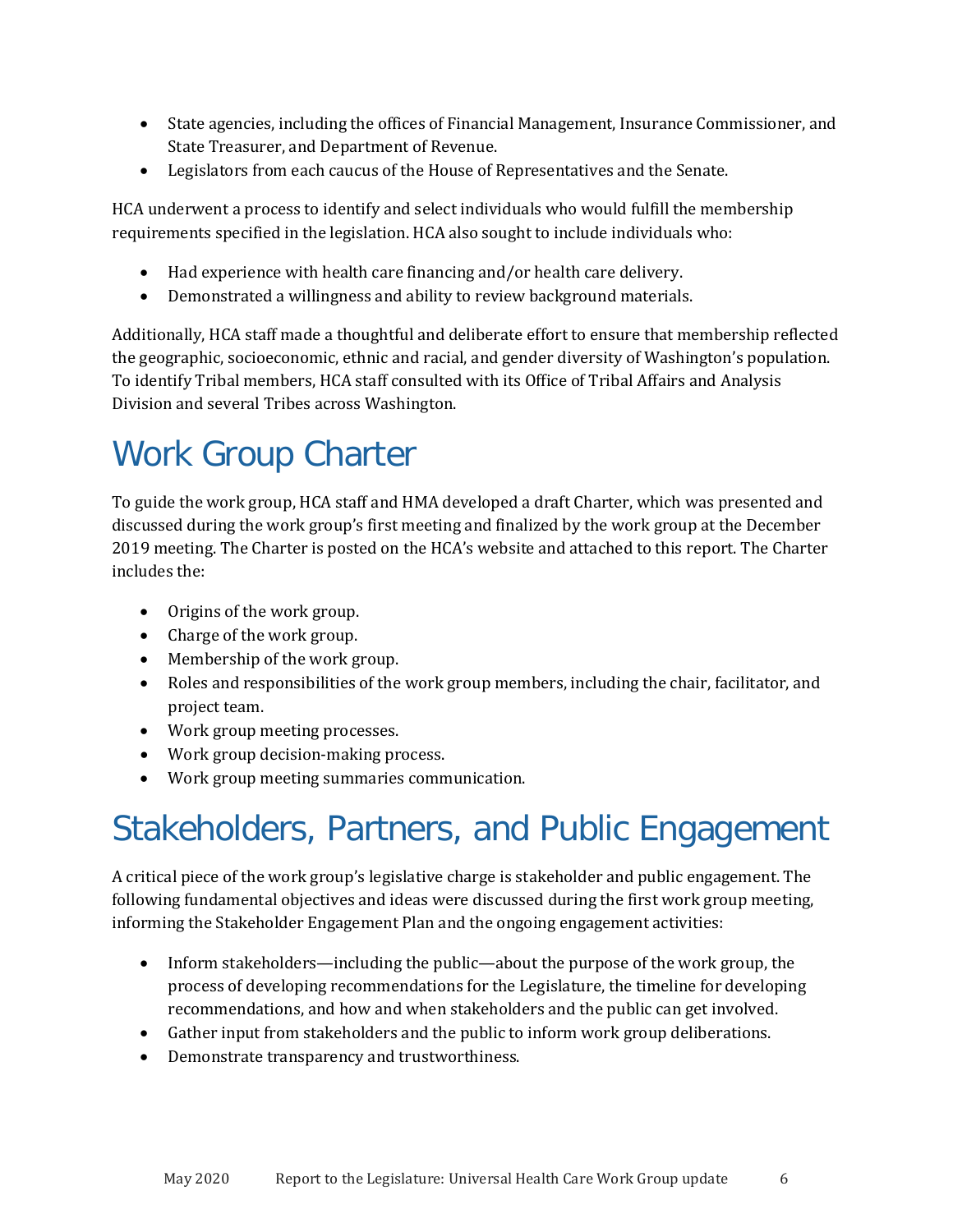### <span id="page-6-0"></span>**Key Audiences**

- Washington State residents, including consumers of health care, patients, and the public, including unserved and underserved populations.
- Patient advocates and community health advocates.
- Large and small businesses.
- Labor unions.
- Health care providers.
- Health care facilities.
- Health insurance carriers.

### <span id="page-6-1"></span>**Partnering with Tribes**

We believe any attempt to achieve universal health care coverage in Washington State must include our Tribal partners. As mentioned above, HCA consulted with its Tribal Affairs and Analysis Division and several tribes across the state. Aren Sparck, Government Affairs Officer, Seattle Indian Health Board and Kerstin Powell, Health Center Business Office Manager, Port Gamble S'Klallam Tribe, were both identified for their expertise and have been participating in the work group.

It is important to note that there are twenty-nine federally recognized Tribes in Washington State, with different health care delivery systems and levels of funding. Ms. Powell and Mr. Sparck share their unique perspectives, but they do not represent the perspectives of the Tribal Nations at large.

## <span id="page-6-2"></span>Public Engagement Activities

- Created a [dedicated webpage](https://www.hca.wa.gov/about-hca/healthier-washington/universal-health-care-work-group) to post all work group-related information.
- All work group meetings are open to the public. Meeting dates and times are set in advance and the schedule is posted to the website.
- Public comment periods are provided at the end of each meeting. Guidelines are posted for making public comment on the website.
- Alternate ways to make comments are provided for those who are unable to attend meetings or uncomfortable making a public comment:
	- o Following each work group meeting, a video or audio recording of the meeting is posted. The public may review the recording and provide feedback on that meeting. The project team summarizes key themes from this feedback and shares it with the work group at the next meeting.
- A public comment period is offered following each meeting:
	- o An online survey collects structured feedback from people, which includes at least one open-ended question to allow for unstructured comments.
	- o Public comments are summarized and key themes identified and summarized for work group members.
- Once the work group's initial draft recommendations to the Legislature are drafted, stakeholders and the public will be able to submit input for work group consideration. The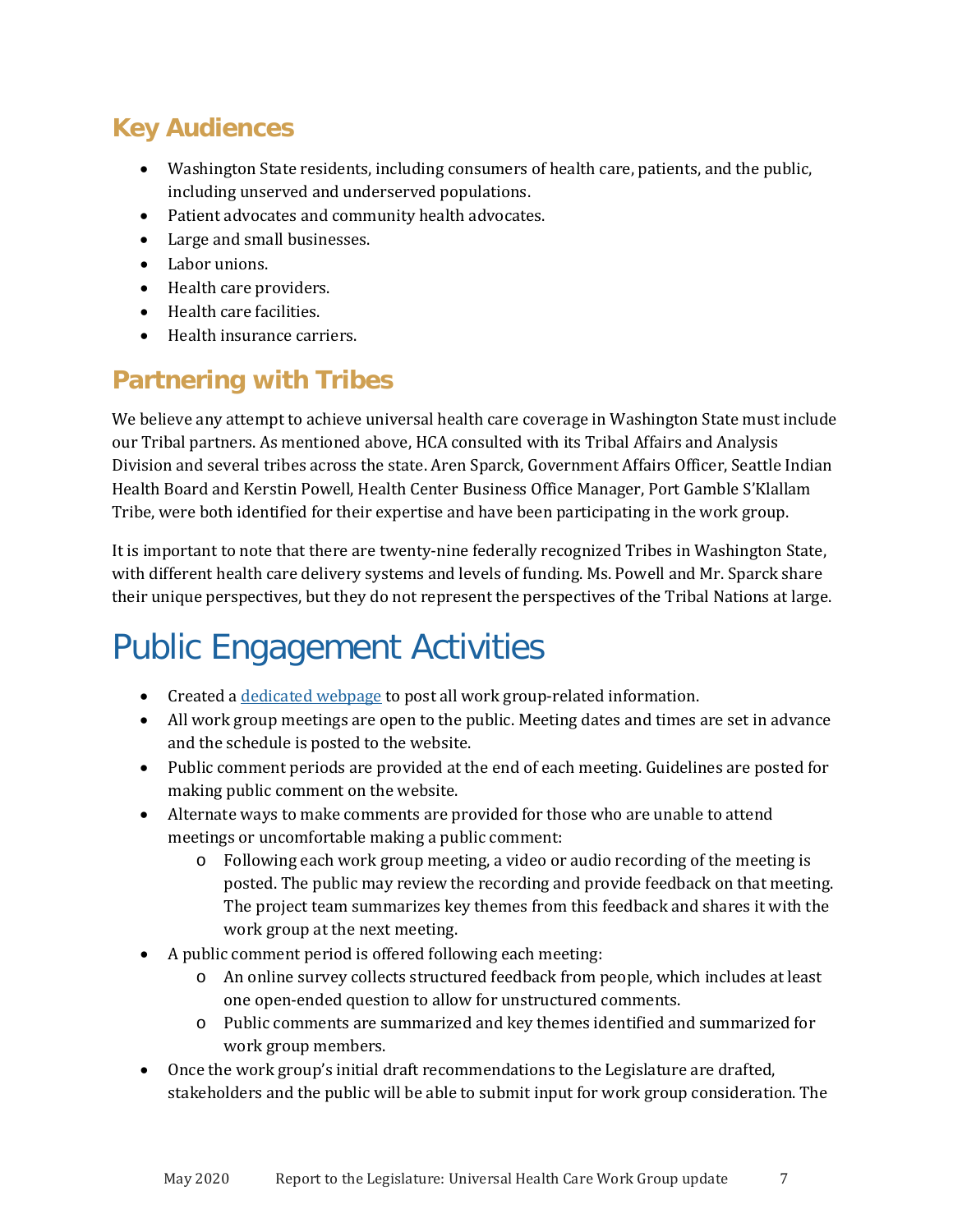project team will summarize key themes and share it with the work group at the subsequent meeting.

#### <span id="page-7-0"></span>**Public Comments**

From the December 9 meeting, 24 people provided public comment. From the February 7 meeting, 15 people provided public comment. From submitted comments, there is a strong interest in a recommendation that secures universal health care for Washingtonians. Commenters noted challenges with the complexity of the health care system and encouraged the work group to make recommendations that increase affordability, access, and quality of care of the health care system. Full comments are appended to this report for review.

#### <span id="page-7-1"></span>**Public Notifications**

- An email subscription through GovDelivery allows people to sign up to receive updates and announcements on work group progress and activities.
- Announcements are sent out through GovDelivery about work group progress and activities, and are available on the [Universal Health Care Work Group page.](https://www.hca.wa.gov/about-hca/healthier-washington/universal-health-care-work-group)
	- o Website visitors and people who attend meetings are invited to subscribe to receive GovDelivery announcements about the work group.
	- o Work group members are encouraged to distribute the link to their networks.
	- o Legislators are invited to distribute the link to their constituents.

## <span id="page-7-2"></span>Work Group Meetings: December 9, 2019, and February 7, 2020

### <span id="page-7-3"></span>**December 9 Meeting Topics**

The second meeting of the Washington Universal Health Care Work Group had seven objectives:

- 1. Hear a story about a Washingtonian's experience with health care.
- 2. Build relationships between work group members that will facilitate productive engagement.
- 3. Understand the work group decision process, including expectations for the final work product and how we will getthere.
- 4. Review summary of public input since the last work group meeting.
- 5. Understand and clarify problems (and their root causes) with the current health care system.
- 6. Confirm action items and next steps.
- 7. Hear public comment on universal health care.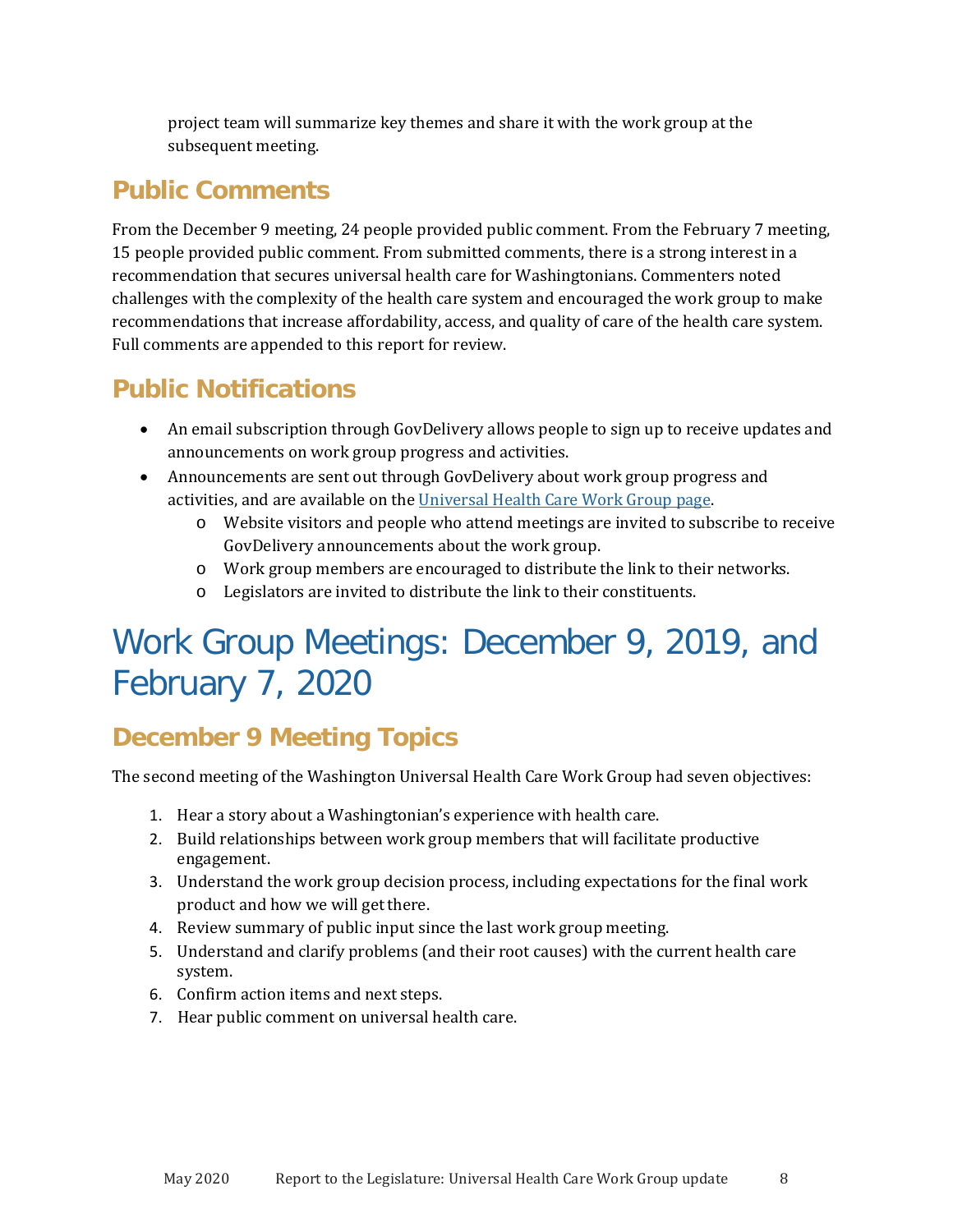### <span id="page-8-0"></span>**December 9 Key Accomplishments**

- Public feedback and comments from initial meeting were reviewed and integrated into the meeting structure.
- Discussion of a proposed decision process and draft outline of the final report.
- Review, revision, and confirmation of the work group charter.
- Detailed discussions in small breakout groups for a proposed "problem statement" and a "root cause analysis" of the problems with the current health care system.

The results of this last activity were shared electronically, as the meeting was shortened due an emergency evacuation of the building in which the meeting was being held. The findings were used to develop evaluation criteria for consideration by the work group in the next (February 2020) meeting. To view the meeting materials, please follow this [link.](https://www.youtube.com/watch?v=mXgBvCT-rsc&feature=youtu.be)

### <span id="page-8-1"></span>**February 7 Meeting Topics**

The third work group meeting had four objectives:

- 1. Develop assessment criteria to be used to evaluate and compare universal health care models.
- 2. Learn about different models of universal health care to inform work group members' understanding of models prior to providing input on which models the group will assesses.
- 3. Confirm action items and next steps.
- 4. Hear public comment on universal health care and assessment criteria.

#### <span id="page-8-2"></span>**February 7 Key Accomplishments**

- Envisioned the universal coverage future state and identified insights in terms of changes to cost, quality, affordability, or other aspects of the system.
- Discussed draft criteria for assessing models and refined based on small-group and largegroup discussions.
- Reviewed and discussed international models of universal coverage and models in the United States.

To listen to the meeting, please follow this [link.](https://www.youtube.com/watch?v=LgbQ08LyVnc&feature=youtu.be)

## <span id="page-8-3"></span>Meeting Schedule

Work group meetings have been scheduled over the next year. A full listing of those meetings is available at the end of this report. The April 2020 meeting was cancelled due to the stay at home restrictions related to the COVID-19 pandemic and the need for many work group members to focus on their organizations' response. Preliminary input via a survey of work group members occurred during the month of April. This input will help inform potential model drafts for review and will inform the ongoing work group activities. Survey results to be discussed at the upcoming June 2020 public meeting. Alternative formats are being considered for the June 2020 meeting to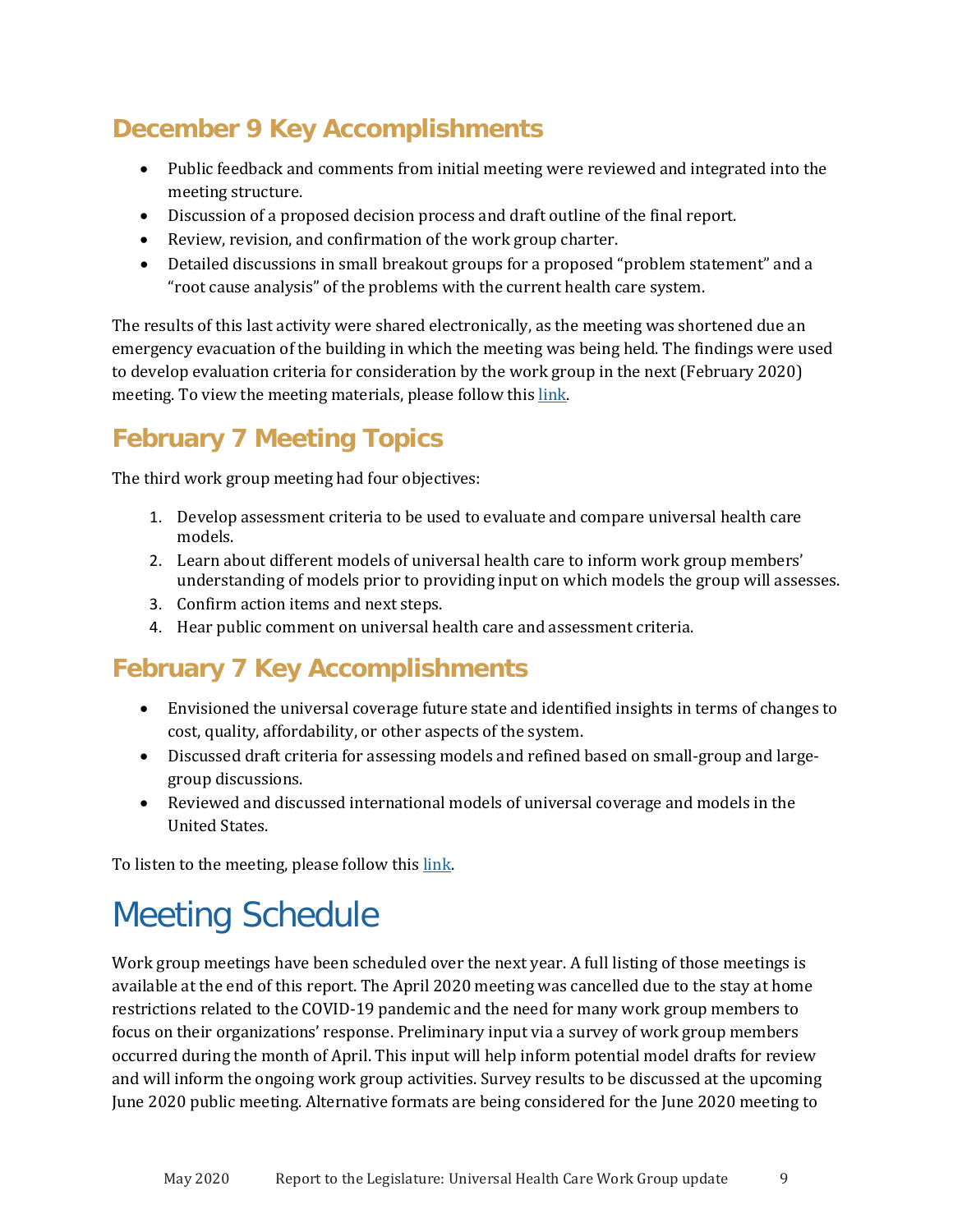accommodate any COVID-19 restrictions the state may be facing at that time, as well as meetings in the summer and fall of 2020.

The Project Staff recognizes the impact the COVID-19 pandemic is having on Washington's health coverage landscape. As such, staff from relevant state agencies including the Health Care Authority, the Office of Financial Management, the Office of the Insurance Commissioner and the Washington Health Benefit Exchange have agreed to provide a special recorded briefing for Work Group members in June 2020 about the impact of the COVID-19 pandemic on the health coverage landscape in Washington. Project Staff anticipate that they will continue to provide brief and timely updates to the Work Group as it continues its work so that it is able to do this work with the most current information about the changing health coverage landscape and the potential impact of their recommendations.

## <span id="page-9-0"></span>Conclusion

As of May 2020, the work group met three times. Key activities accomplished to date include:

- Adoption of a Charter and a Stakeholder and Public Engagement Plan.
- Implementation of engagement activities.
- Adoption of a proposed decision process, including discussion and review of a draft outline of the final report.
- Discussion of the root-causes of system deficiencies and the key challenges a new universal health care system and the delivery system should address.
- Development of qualitative and quantitative assessment criteria for evaluating potential models.
- Examination of universal health care efforts in the United States and models operating internationally, to inform the potential models.

Overall, there is agreement among work group members that the current health care system is inequitable and can be improved. Given the intentional diversity among the members, there are naturally varying opinions and perspectives on the preferred work group process and outcomes. Members will continue studying the issues and options and will make recommendations to the Legislature on how to create, implement, maintain, and fund a universal health care system.

## <span id="page-9-1"></span>**Attachments**

Included in this report as appendices are the Universal Health Care Work Group meeting schedule and public comments. Below are links to the:

- [Work group roster](https://www.hca.wa.gov/assets/program/universal-health-care-workgroup-roster.pdf)
- [Work group charter](https://www.hca.wa.gov/assets/program/universal-health-care-work-group-charter.pdf)
- [Meeting summary –](https://www.hca.wa.gov/assets/program/universal-health-care-work-group-meeting-summary-dec-9.pdf) December 9, 2019
- [Meeting summary –](https://www.hca.wa.gov/assets/program/universal-health-care-work-group-meeting-summary-feb-7.pdf) February 7, 2020
- [High-level overview of major international models](https://www.hca.wa.gov/assets/program/major-final-frameworks-international-models.pdf)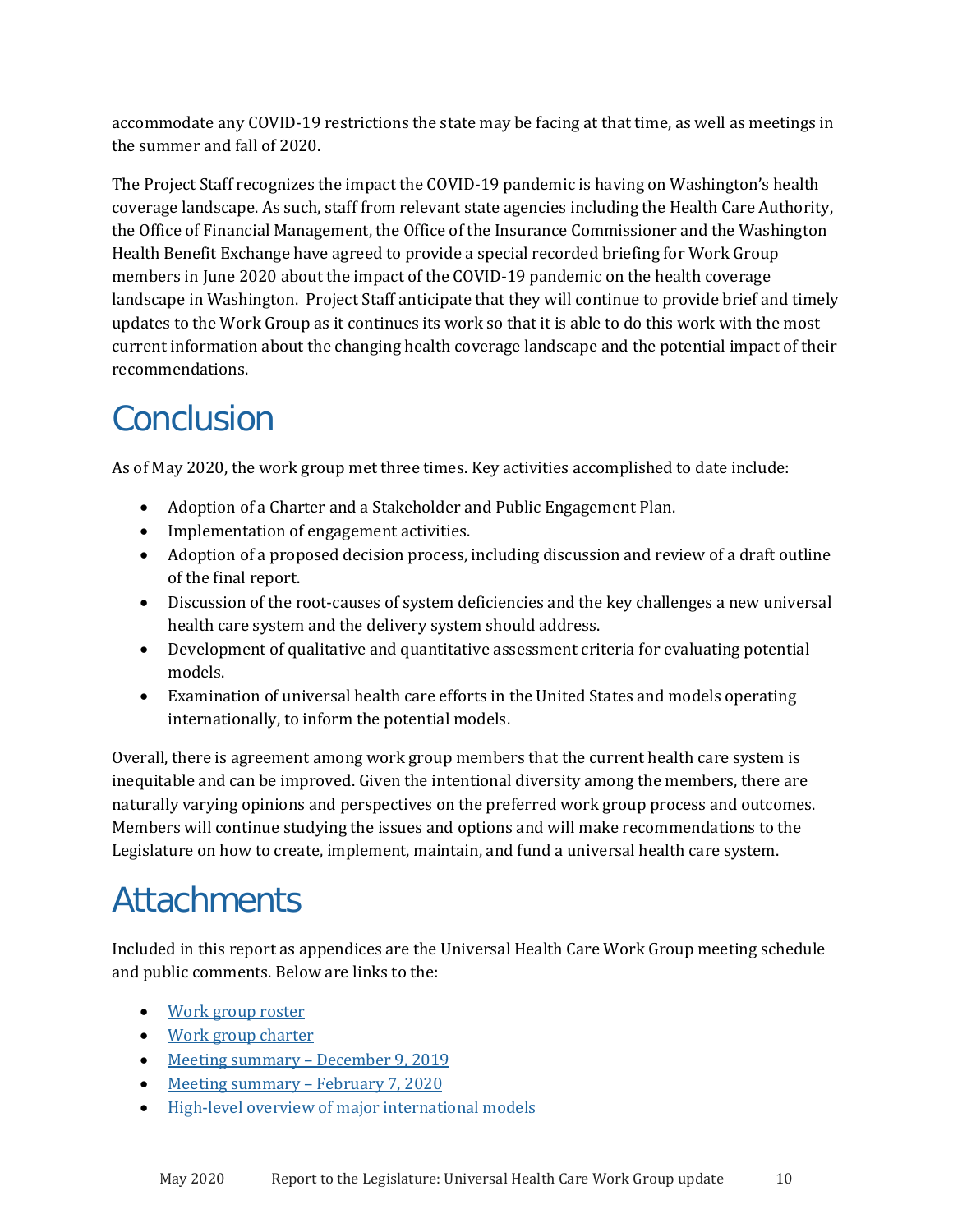• [Identifying quantifiable option elements using example of past, current frameworks](https://www.hca.wa.gov/assets/program/comparison-of-universal-health-care-model-elements.pdf)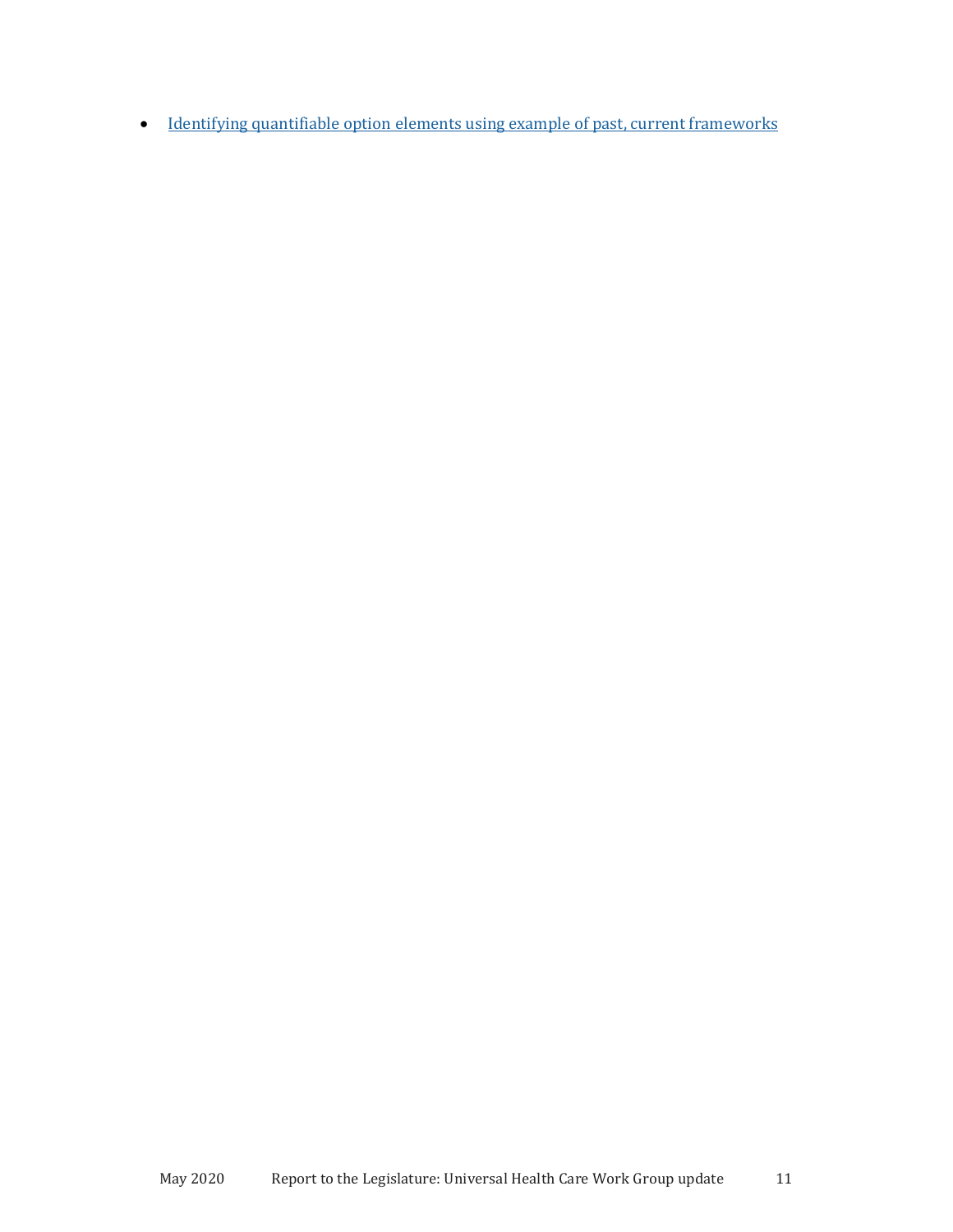## <span id="page-11-0"></span>Appendix A: Meeting Schedule

| Universal Health Care Work Group Meeting 1 | September 2019                                      |
|--------------------------------------------|-----------------------------------------------------|
| Universal Health Care Work Group Meeting 2 | December 9, 2019                                    |
| Universal Health Care Work Group Meeting 3 | February 7, 2019                                    |
| Universal Health Care Work Group Meeting 4 | April 24, 2020 (Canceled due to<br><b>COVID 19)</b> |
| Universal Health Care Work Group Meeting 5 | June 24, 2020                                       |
| Universal Health Care Work Group Meeting 6 | August 25, 2020                                     |
| Universal Health Care Work Group Meeting 7 | September 16, 2020                                  |
| Universal Health Care Work Group Meeting 8 | October 7, 2020                                     |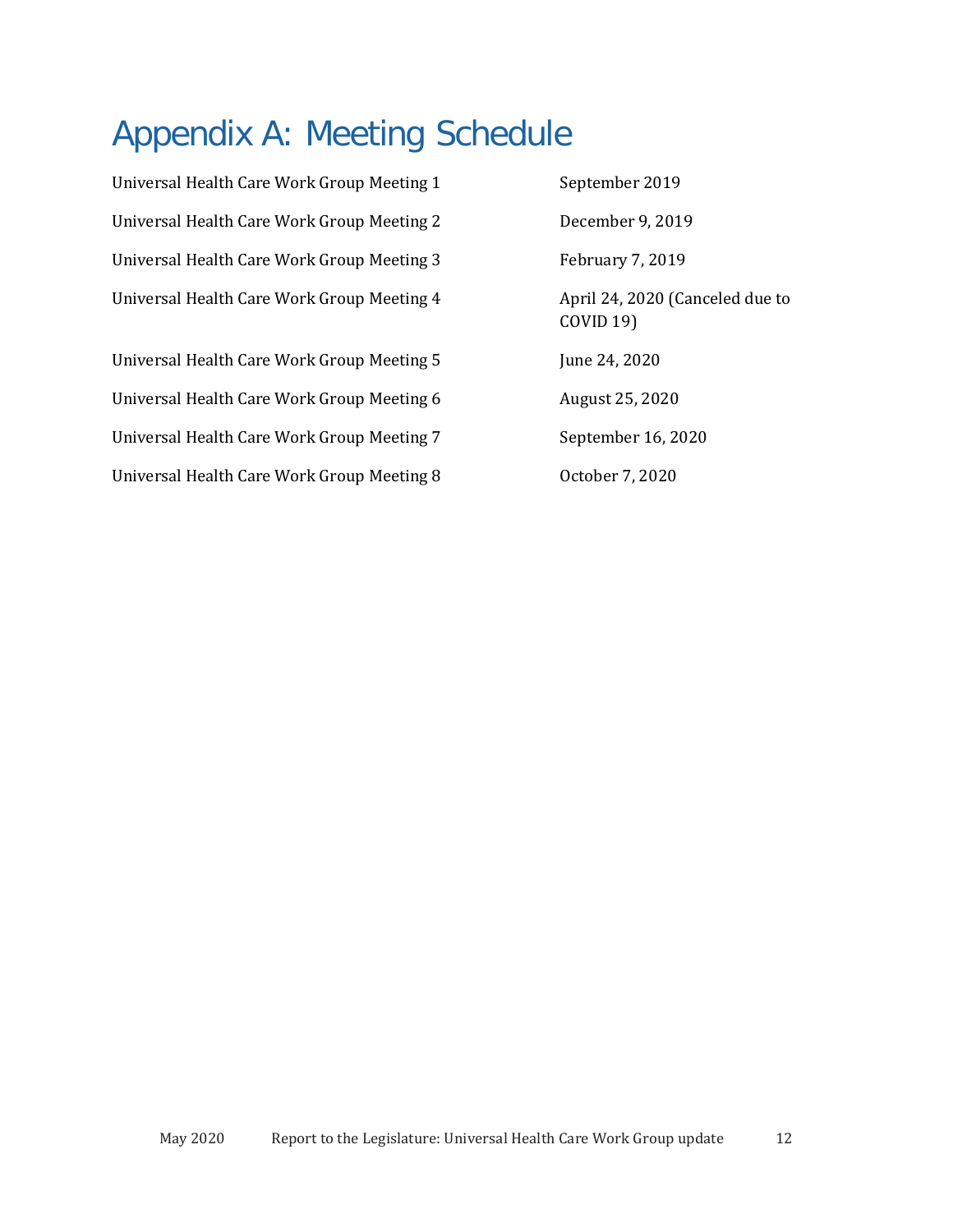### Appendix B: Public Comments

#### **December 9 meeting**

Below are the public comment questions and responses received from the December 9 Universal Health Care Work Group meeting. Please note this information has not been edited.

<span id="page-12-1"></span><span id="page-12-0"></span>

| What do you think was the most important<br>point made during this work group meeting<br>and why?                                                                                                                                                                                                                                                                                                                                                                                                                                                                                                                                                                                                                                                      | Do you have anything else you would like to share?                                                                                                                                                                                                                                                                                                                                                                                                                                                                                                                                                                                                                                                                                                                                                                                                                                                                                                                                                                                                                                                                                                                                                                                                                                                                                                                                                                                                                                                                                                                                                                                                                                                                                                                                                                                                                                                                                                 |
|--------------------------------------------------------------------------------------------------------------------------------------------------------------------------------------------------------------------------------------------------------------------------------------------------------------------------------------------------------------------------------------------------------------------------------------------------------------------------------------------------------------------------------------------------------------------------------------------------------------------------------------------------------------------------------------------------------------------------------------------------------|----------------------------------------------------------------------------------------------------------------------------------------------------------------------------------------------------------------------------------------------------------------------------------------------------------------------------------------------------------------------------------------------------------------------------------------------------------------------------------------------------------------------------------------------------------------------------------------------------------------------------------------------------------------------------------------------------------------------------------------------------------------------------------------------------------------------------------------------------------------------------------------------------------------------------------------------------------------------------------------------------------------------------------------------------------------------------------------------------------------------------------------------------------------------------------------------------------------------------------------------------------------------------------------------------------------------------------------------------------------------------------------------------------------------------------------------------------------------------------------------------------------------------------------------------------------------------------------------------------------------------------------------------------------------------------------------------------------------------------------------------------------------------------------------------------------------------------------------------------------------------------------------------------------------------------------------------|
|                                                                                                                                                                                                                                                                                                                                                                                                                                                                                                                                                                                                                                                                                                                                                        | Universal Single-Payer health care would have kept my family member alive!!! The U.S. has a screwy<br>health care system that makes most people's health care dependent upon their employment. They might<br>get health care if they have a good job with benefits. But if they get laid off from their jobs, they lose health<br>care. In contrast, all other modern industrial nations recognize health care as a basic human right, and their<br>governments fund efficient, high quality health care for every person regardless of employment status.<br>The U.S.'s failure to have Universal Single-Payer health care caused my cousin's son to DIE!!! My<br>cousin's son had a job with medical benefits. He had a serious medical problem that required an expensive<br>prescription. When he was laid off from his job he lost his medical benefits and could not afford to refill his<br>prescription when it ran out. He found a new job that would start on a Monday, but on Saturday he died<br>because his life-saving medication had run out. If my cousin's son had lived in a civilized nation with<br>Universal Single-Payer health care, he would still be alive. We need to push our state governments and<br>the federal government to adopt Universal Single-Payer. The federal government is currently too cruel and<br>dysfunctional to take positive actions, so we must organize and push at the state level. Indeed, this is how<br>many progressive reforms have occurred throughout our history. State governments are closer to the<br>people, so they can take positive steps. Then after a number of states have succeeded, the federal<br>government can see that it is "politically safe" to make these reforms. Support federal level bills and state<br>level bills for Universal Single-Payer health care — and citizen initiatives at the state level. You and your<br>family members' lives are at stake!!! |
| Companies profiting from the current lack of effective<br>market or regulatory controls are enjoying soaring<br>profits while the cost of having healthcare insurance<br>and using it is now 25-45% of middle class families'<br>household budgets. Even worse, the cost of using<br>healthcare coverage has climbed even higher, putting<br>millions of WA families at risk of losing employer<br>healthcare coverage and even their homes. One<br>serious illness in a family, can put that family in such<br>financial peril that they lose their housing if a parent is<br>too sick to work. If a parent needs to put all their<br>energy into a sick family member or is ill themselves,<br>they often can't work. Hospital systems are suffering | Other developed countries have a government managed healthcare system that provides healthcare for all<br>and is based on fair taxation. These systems need 1/2 to 1/3 less money than our country spends on<br>In Montana, health care costs are now set by limiting the reimbursement rates for hospital<br>healthcare.<br>systems based on medicare to 220%. It is working because the hospitals are still making money.<br>http://fullmeasure.news/news/cover-story/montanas-solution Other states are following suit. We must<br>legislate straightforward reimbursement rates. Like Montana, all states are facing the inability to pay for their<br>own employee's medical care, run their state hospital systems, fund medicaid programs.<br>Insurance.<br>durable medical devices, other healthcare supplies, and pharmaceuticals costs, based on unregulated<br>profits for the private sector and very complicated reimbursement machinery (that often denies and delays<br>care) are not sustainable and must go. Letting private companies take profits from our medicaid programs<br>is not sustainable. We must have a different model and restore sanity to our healthcare systems. The next<br>economic down turn may very bring this whole house of cards crashing down. Montana moved from a 9<br>billion dollar deficit in 2015 to a 101 billion surplus in 2019. A good place for all of that savings? Insure                                                                                                                                                                                                                                                                                                                                                                                                                                                                                                                 |

May 2020 Report to the Legislature: Universal Health Care Work Group update 13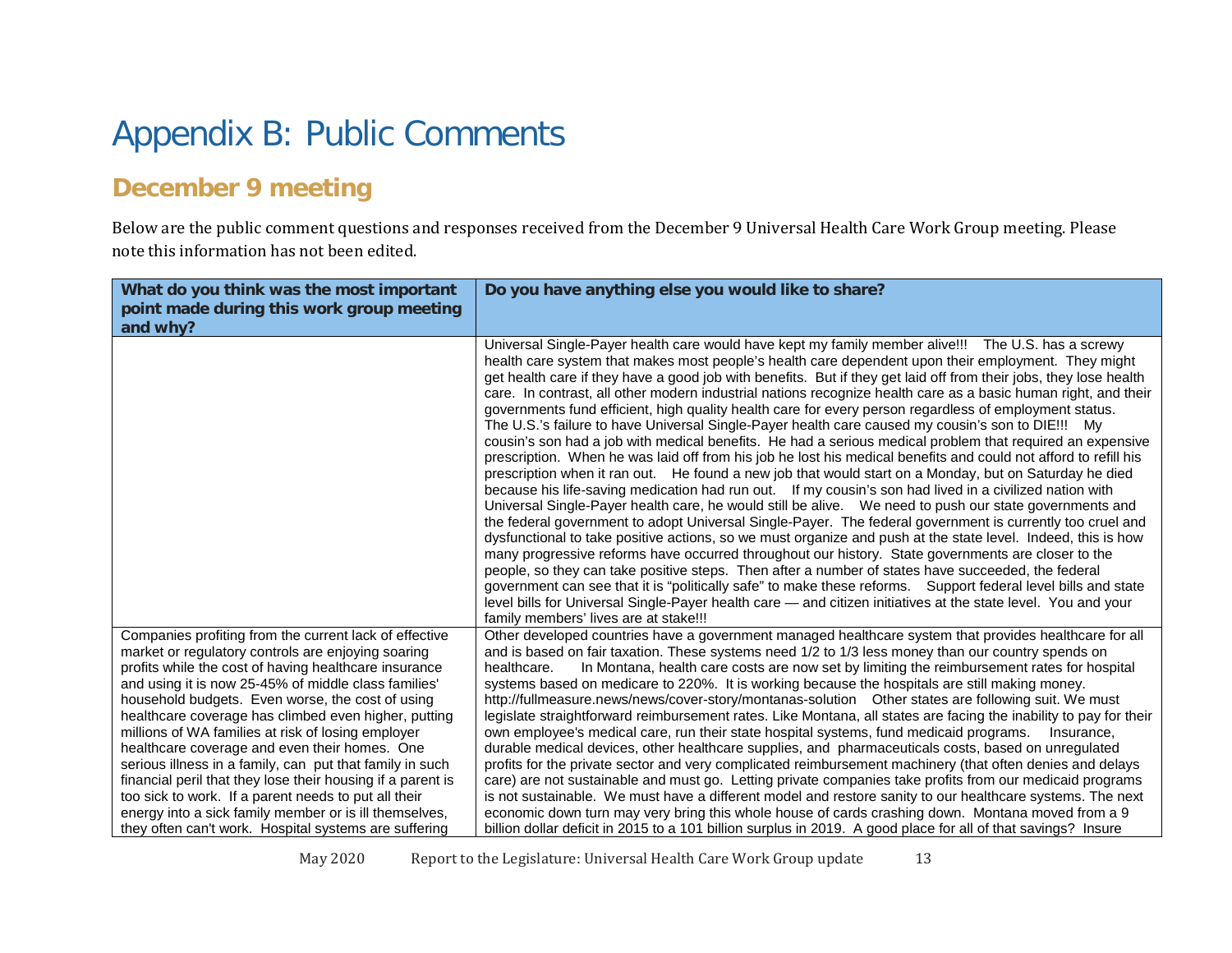| because preventable complications become life<br>threatening ER visit with huge costs for end of life,<br>hopeless care. In Washington the selling of medical<br>debt and the interest rates allowed are creating havoc<br>for those without insurance. Hospital based charity care<br>can not solve this problem, as it extends to those<br>suffering the outrageous costs of their medications,<br>wheel chairs, fracture boots and on and on.                                                                                                                                                                                                                                                                                                                                                                                                                                                                                                                                                                                                                                                                                                                                                                                                                                                                                                                                                                                                           | Getting control of medical costs is a good start. Taking the limitless profits out of<br>more people!<br>healthcare and turning the administration of claims and funds with the Healthcare Authority is the right thing<br>A new and robust study, released on how much national Medicare for All could save has just been<br>to do.<br>released. There is a great deal of misinformation and outright lying being broad cast about how we can't<br>afford to insure all. We are already paying enough now to insure everyone with permanent healthcare<br>insurance. We just aren't getting our money's worth. https://jacobinmag.com/2018/12/medicare-for-all-<br>study-peri-<br>sanders?fbclid=IwAR2M0NWuhSY13ZpRpWPqTT8UPFIFBKyrQ0hqcpCmHkR3wNn0_AQQ_OaMivg                                                                                                                                                                                                                                                                                                                                                              |
|------------------------------------------------------------------------------------------------------------------------------------------------------------------------------------------------------------------------------------------------------------------------------------------------------------------------------------------------------------------------------------------------------------------------------------------------------------------------------------------------------------------------------------------------------------------------------------------------------------------------------------------------------------------------------------------------------------------------------------------------------------------------------------------------------------------------------------------------------------------------------------------------------------------------------------------------------------------------------------------------------------------------------------------------------------------------------------------------------------------------------------------------------------------------------------------------------------------------------------------------------------------------------------------------------------------------------------------------------------------------------------------------------------------------------------------------------------|------------------------------------------------------------------------------------------------------------------------------------------------------------------------------------------------------------------------------------------------------------------------------------------------------------------------------------------------------------------------------------------------------------------------------------------------------------------------------------------------------------------------------------------------------------------------------------------------------------------------------------------------------------------------------------------------------------------------------------------------------------------------------------------------------------------------------------------------------------------------------------------------------------------------------------------------------------------------------------------------------------------------------------------------------------------------------------------------------------------------------|
| The lack of truth! Time to know the FACTS about<br>Medicare for All! FACT: M4A costs \$32.6 trillion, doing<br>nothing will cost \$50 trillion; FACT: M4A will cost 4.5%<br>of income and investments, even for the rich. FACT:<br>M4A would give workers biggest take home pay<br>increase in a decade. FACT: M4A will cost 7.5% of<br>income for every employee, even for wealthy<br>corporations. FACT: M4A will save businesses trillions<br>of dollars. FACT: M4A will cut poverty 20%. FACT:<br>Sanders strengthens SSDI and M4A services for 25%<br>of Americans with a Disability. FACT: Sanders<br>proposes \$81 billion in medical debt relief for 71 million<br>people. FACT: Sanders proposes a cap of \$200 a year<br>for pharmaceuticals. FACT: Sanders proposes \$20<br>billion to save 25% rural hospitals from closure. M4A<br>will stop the government from punishing the people for<br>needing help. Bernie Sanders is the lone Democrat<br>fighting for universal mental health care. Insurance<br>companies employ this tactic to discourage patients<br>from obtaining mental health benefits. 43 million<br>Americans join me in the plight against mental illness<br>and we all deserve quality care without having to jump<br>through endless hoops just so rich executives can line<br>their pockets.<br>https://medium.com/@kcmilleredu/sanders-is-lone-<br>democrat-fighting-for-universal-mental-health-care-<br>85ad038faf02 | I am extremely disappointed in a full Democratic house and Governorship that will not make the rich and<br>wealthy corporations pay their fair share so we can survive.                                                                                                                                                                                                                                                                                                                                                                                                                                                                                                                                                                                                                                                                                                                                                                                                                                                                                                                                                      |
| I think the most important point that was made was how<br>unaffordable health insurance had become and that<br>more and more costs are shifted to the "insured" and<br>how that cost intersects with American families' overall<br>financial insecurity                                                                                                                                                                                                                                                                                                                                                                                                                                                                                                                                                                                                                                                                                                                                                                                                                                                                                                                                                                                                                                                                                                                                                                                                    | I have had my own small business in Washington for the past 11 years, something i am proud of starting<br>after Microsoft laid me off at the beginning of the recession. I own a home and pay my taxes. I am in the<br>"individual health insurance market" and buy my insurance on the exchange. My daughter is covered by<br>Apple Care. Even with these supports, my healthcare costs more than tripled last year mostly due to high<br>deductibles. My regular medication which used to cost \$10 per month switched to \$300 per month at the<br>beginning of 2019 because my prescription costs were included in the deductible—i paid \$1800 for that<br>prescription last year, a generic. I had no idea until i went to fill my prescription last January that would be<br>the case and was told the two months supply would be \$600 dollars. Midway through this year i lost a few<br>clients that i have not yet replaced and so i am facing another new year with a full deductible to meet and<br>for the first time in a long time, i might not HAVE the money for my prescription. So when people talk about |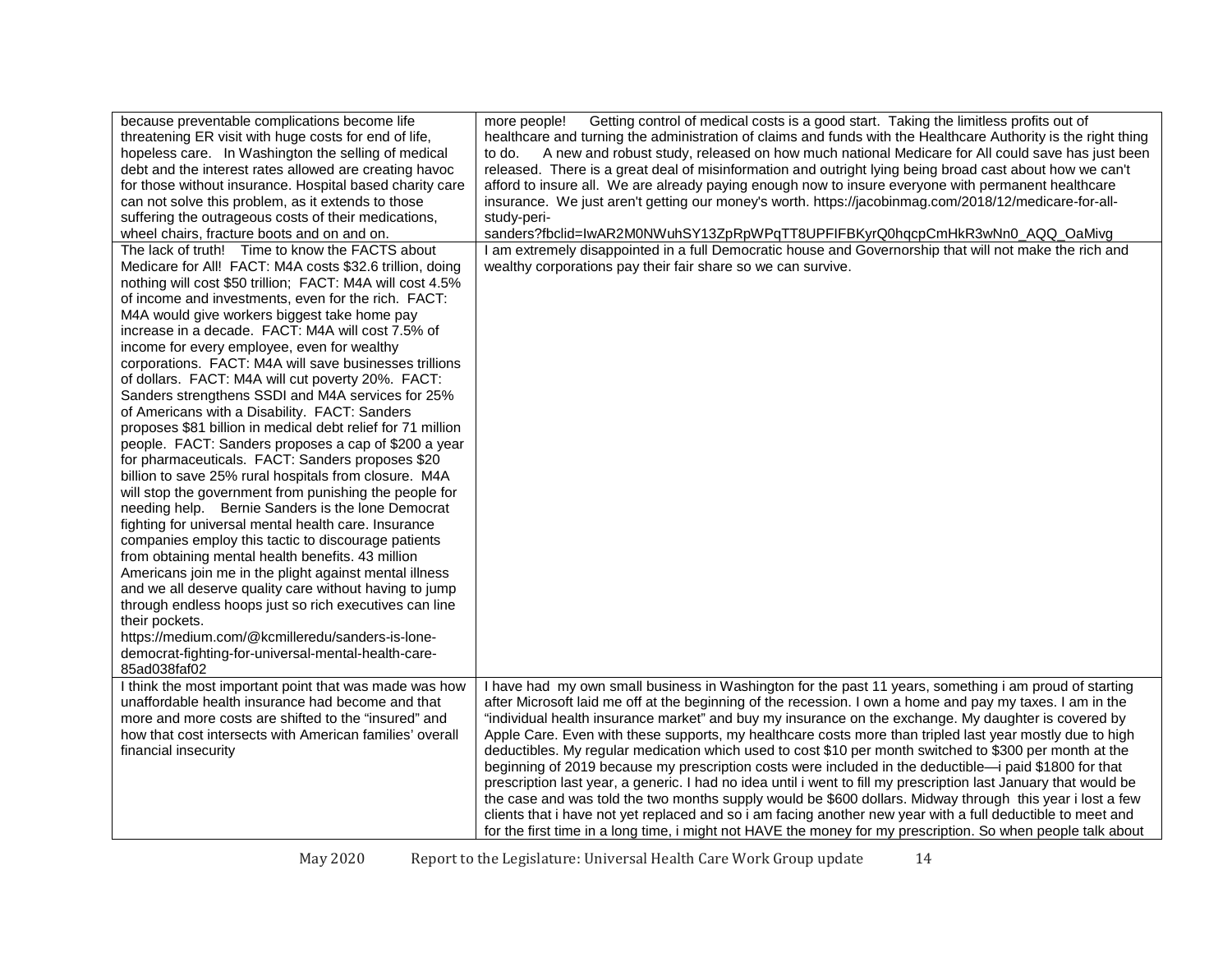|                                                         | the percentage of those who can't weather an unexpected \$400 bill, I realize that percentage now includes                                                                                                                     |
|---------------------------------------------------------|--------------------------------------------------------------------------------------------------------------------------------------------------------------------------------------------------------------------------------|
|                                                         | me. The reason the pharmaceutical companies and the health insurance companies continue to have                                                                                                                                |
|                                                         | record profits is because every year they are taking in more from people like me and giving out lessthis is                                                                                                                    |
|                                                         | not healthy for our state and we need to do something about it                                                                                                                                                                 |
| Health insurance and care is becoming more              | Like so many others my family does not have health insurance. We feel even if we could afford it the                                                                                                                           |
| unaffordable all the time leaving more people even with | outlandish premiums are not justifiable. ACA tried to force very one to purchase health insurance but it did                                                                                                                   |
| good paying jobs unable to afford Health Insurance.     | not factor in the companies would "price" themselves out of business for families making a decent living.                                                                                                                      |
|                                                         | Currently premiums for my family of 5 would be 25,000 annually. This exceeds the 10% which exempts us                                                                                                                          |
|                                                         | from paying the penalty. They didn't really think that through. The more frustrating thing is that if our income                                                                                                               |
|                                                         | went down \$30,000 the premium drops to approx. \$6000 annually At the lower income it would be difficult                                                                                                                      |
|                                                         | to afford living expenses etc. I live on Orcas island and Medical is a big concern. The clinics on the island                                                                                                                  |
|                                                         | 1 Nonprofit and 1 UW affiliated struggle with the shortfall of Medicare and insurance payments which fall                                                                                                                      |
|                                                         | short of actual costs. Recently a Hospital Distric tax was voted in to Ryan to help implement after hours care                                                                                                                 |
|                                                         | but so far all that has happened is subsidy payments for "shortfalls" and wage increases. This tax is of no                                                                                                                    |
|                                                         | benefit to nonMedicare residents. I really hope that Universal Healthcare becomes a reality soon. I do have                                                                                                                    |
|                                                         | concerns with how it will all play it. How will deduction be calculated? I think a flat rate across would be                                                                                                                   |
|                                                         | best. So any income variable formula used has been off balance. How would provider payment work.                                                                                                                               |
|                                                         | With current Medicare payment rates that seems to be a concern for providers.  In the long term there has                                                                                                                      |
|                                                         | to be a shield in place that keeps outside private corporations from trying to "manage" the fund. The                                                                                                                          |
|                                                         | percent of every dollar medical payment left for medical care is not acceptable. It would be wonderful if                                                                                                                      |
| Before I can answer this, I need to see a written       | ther were some informative public meetings to help get the information out.  Thank you for all your efforts.<br>I decided to retire 3 years before my eligibility for Medicare, because I could no longer tolerate working for |
| summary of the meeting. I don't have the data           | the medical industrial complex. This meant I had to find private insurance on the Exchange for myself and                                                                                                                      |
| allotment, the time or the patience to watch the video. | my spouse. I wasted many full days just studying the various plans, calculating costs, researching                                                                                                                             |
|                                                         | companies, and trying to decide what to do. After 3 months I decided to go with the COBRA plan to                                                                                                                              |
|                                                         | continue the reasonably good HMO insurance I had through my employer (and about which I never gave                                                                                                                             |
|                                                         | much thought). With just a \$200 per individual deductible and 10% co-insurance it was way better than                                                                                                                         |
|                                                         | anything I could find on the Exchange. The monthly premium for 2 was \$1150/mo but it only lasted 18                                                                                                                           |
|                                                         | months. By comparison at the time, a bronze plan with the same HMO would have been \$1002/mo with a                                                                                                                            |
|                                                         | \$6000/individual deductible and 20% coinsurance. So it was a choice between very expensive insurance                                                                                                                          |
|                                                         | where I might get something in return versus very expensive insurance where I was most likely to get                                                                                                                           |
|                                                         | nothing in return. My employer told me to apply for the COBRA after getting an application in the mail,                                                                                                                        |
|                                                         | which might not arrive until after my employer coverage ended. But I was not to worry about this, because                                                                                                                      |
|                                                         | coverage would be "retroactive." Well my coverage terminated and the paperwork had not arrived yet so I                                                                                                                        |
|                                                         | called HR. They gave me the COBRA managing company's web address and I was eventually able to                                                                                                                                  |
|                                                         | submit their application online. Unfortunately while waiting for approval, my spouse got injured and needed                                                                                                                    |
|                                                         | immediate medical attention, and all we had was a promise that our insurance was retroactive. We had to                                                                                                                        |
|                                                         | self-pay to see the doctor and to make a long story short, it took over 6 months with numerous phone calls                                                                                                                     |
|                                                         | and appeals to get the payment mess straightened out, partly because my former employer's COBRA                                                                                                                                |
|                                                         | contractor had changed and the HR personnel did not even know about it. This caused even longer delays                                                                                                                         |
|                                                         | in getting the insurance restored than it normally would have. When the COBRA ran out, we still had to                                                                                                                         |
|                                                         | arrange for 1 month of individual insurance for my spouse and 19 months for me, and we got a Kaiser                                                                                                                            |
|                                                         | bronze plan which was \$548.41 for me with a \$7,150 deductible and no coinsurance in 2017. For 2018, my                                                                                                                       |
|                                                         | premium went to \$653.15. For 2019, it jumped to \$818.06 with a \$5,500 deductible and 20% coinsurance.                                                                                                                       |
|                                                         | That's when I called it quits and went without insurance until my Medicare started. For 2018 I had some                                                                                                                        |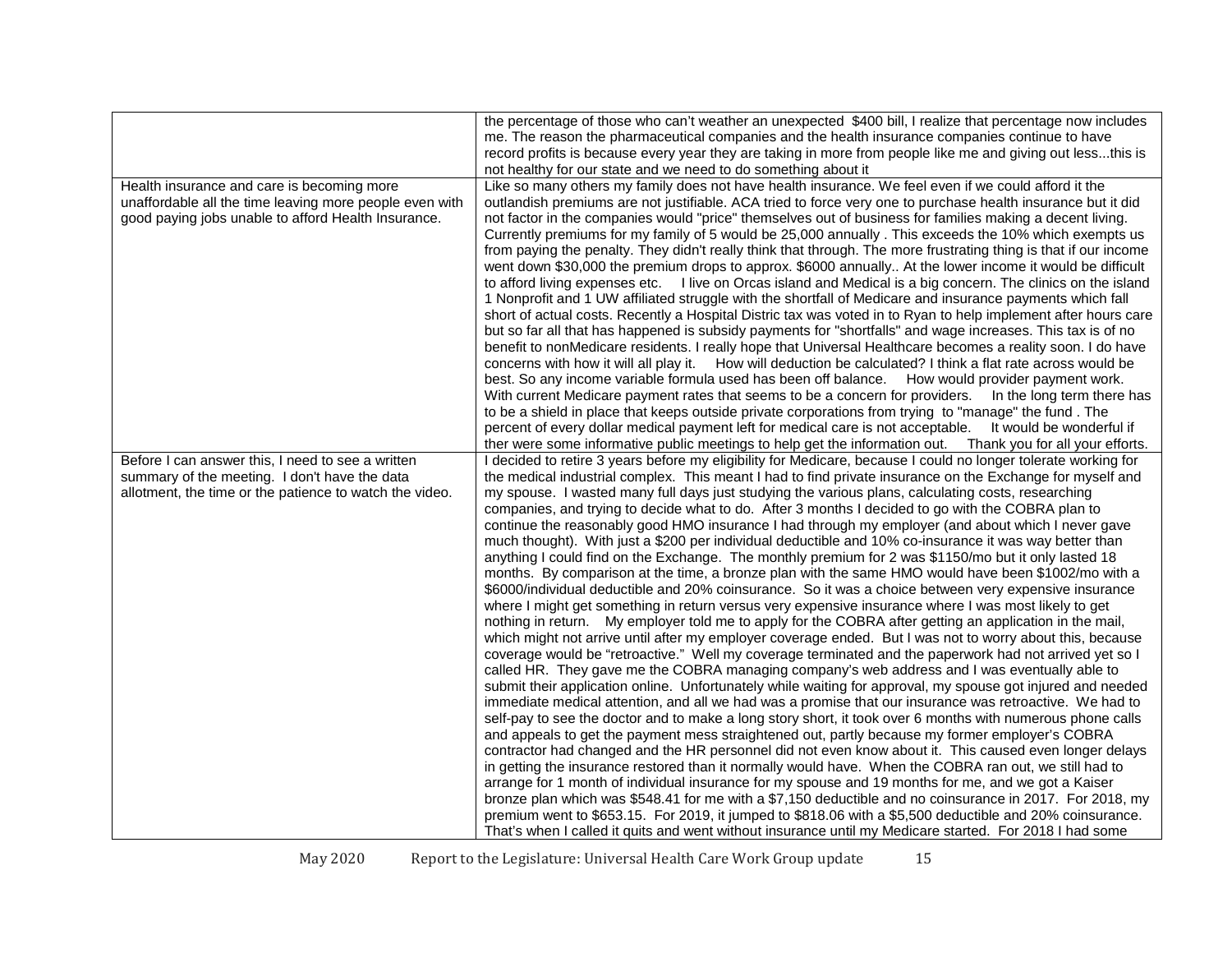|                                                                                                                                                                                                                                                                                                                                                                                                                                                                                                                                                                                                                                                                                          | doctor and physical therapy visits which I paid for out of pocket, not even coming close to the deductible. I<br>could accept this if the policy was strictly sold as a catastrophic policy with a correspondingly low premium,<br>but this was not the case. As they are, these policies constitute under-insurance such that most people can't<br>afford to use them. These premiums, deductibles, and coinsurance rates are simply outrageous. Nobody,<br>other than our wealthiest 1%, can truly afford them, and even if they could, they are not worth it. If regular<br>people in all other developed countries can receive needed health care for a reasonable tax and with far<br>fewer complications and stress, we should be able to do it too! We need a single-payer system. It's not a<br>matter of economics, as Uve Reinhardt said, it's a matter of soul.                                                                                                                                                                                                                                                                                                                                                                                                                                                                                                                                                                                                                                                                                                                                                                                                                                                                                                                                                                                                                                                                                                                                                                                                                                                                                                                                                                                                                                                                                                                                                                                                                                                                                                                                                                                                                                                                                                                                                                                                                                                                                                                                                                                                                                                                                                                                                                                                                                                                                                                                                                                                                                                                                                                                                                                                                                                                                                                                                                                                                                                                                                                                                                                                                                                                                                                           |
|------------------------------------------------------------------------------------------------------------------------------------------------------------------------------------------------------------------------------------------------------------------------------------------------------------------------------------------------------------------------------------------------------------------------------------------------------------------------------------------------------------------------------------------------------------------------------------------------------------------------------------------------------------------------------------------|------------------------------------------------------------------------------------------------------------------------------------------------------------------------------------------------------------------------------------------------------------------------------------------------------------------------------------------------------------------------------------------------------------------------------------------------------------------------------------------------------------------------------------------------------------------------------------------------------------------------------------------------------------------------------------------------------------------------------------------------------------------------------------------------------------------------------------------------------------------------------------------------------------------------------------------------------------------------------------------------------------------------------------------------------------------------------------------------------------------------------------------------------------------------------------------------------------------------------------------------------------------------------------------------------------------------------------------------------------------------------------------------------------------------------------------------------------------------------------------------------------------------------------------------------------------------------------------------------------------------------------------------------------------------------------------------------------------------------------------------------------------------------------------------------------------------------------------------------------------------------------------------------------------------------------------------------------------------------------------------------------------------------------------------------------------------------------------------------------------------------------------------------------------------------------------------------------------------------------------------------------------------------------------------------------------------------------------------------------------------------------------------------------------------------------------------------------------------------------------------------------------------------------------------------------------------------------------------------------------------------------------------------------------------------------------------------------------------------------------------------------------------------------------------------------------------------------------------------------------------------------------------------------------------------------------------------------------------------------------------------------------------------------------------------------------------------------------------------------------------------------------------------------------------------------------------------------------------------------------------------------------------------------------------------------------------------------------------------------------------------------------------------------------------------------------------------------------------------------------------------------------------------------------------------------------------------------------------------------------------------------------------------------------------------------------------------------------------------------------------------------------------------------------------------------------------------------------------------------------------------------------------------------------------------------------------------------------------------------------------------------------------------------------------------------------------------------------------------------------------------------------------------------------------------------------------------|
| The personal story provided by Kelly Powers was all<br>too relatable. Rising premiums create incredible<br>psychological stress that can only be surpassed by the<br>dilemma of actually needing care. Here, we force<br>families to make gambles and take astounding risks.<br>After having 'Cadillac' insurance for over 20 years, I find<br>myself in that same position. Do I go to the doctor and<br>wipe out our savings to fulfill the deductible or do I hope<br>it goes away? These cost-sharing schemes, these<br>barriers to care, force us to make poor, short-sighted<br>decisions about our health that, in turn, end up making<br>healthcare more expensive for everyone. | Before getting into my interpretation of Dec 9th's meeting, I'd like to propose a couple of metrics that might<br>help the work group compare the final proposals. Human Time Spent. I would like to know how much<br>time an average person spends dealing with bureaucracy related to their healthcare, and I'd like to see that<br>amount quantified in dollars. I'm talking about the phone calls, the emails, the research. How much time is<br>spent reviewing options, picking plans, asking for referrals, looking for subsidies, ensuring authorization,<br>fighting denials, reviewing bills, asking for explanations? This is one of the most damning and infuriating<br>aspects of the current system. Our time on this earth is finite and precious, and no one wants to deal with<br>this manufactured nonsense. (PS. The time spent on bureaucracy with single payer? (Close to zero.)<br>Under the Transparency Category: Profit Details. If we're to say that healthcare is an appropriate arena to<br>make profits, the public should be able to access company data that speaks to how the profit is made. In<br>very clear terms, for each specific company and industry-wide, I would like to see: 1) corporate profits 2)<br>executive salaries 3) denials of care, both in number and dollar amount, and 4) out of pocket costs<br>transferred to consumers. Now, back to 12/9. This session's working activity--to get at the root causes of<br>our most pernicious problems with our current system was critical, and I appreciate the effort to truly get<br>under it. The group I observed didn't have enough time to complete the exercise so I'm not sure how it all<br>shook out. However, I did notice that even though the root cause was clearly offered by a participant, there<br>seemed to be a palpable hesitancy in stating it, so I will state it here. The predominant reason we pay so<br>much more, have such poor outcomes, and have so many citizens without care is simply that health<br>insurance is motivated by profit. We have a behemoth industry planted squarely between doctors and<br>patients, and that industry is permitted to make and is INCENTIVIZED BY PROFIT. That's it. That's the<br>reason. So instead of one giant risk pool funded by all of us based on ability to pay, we have small,<br>fractured risk pools. The oldest and sickest are covered by the government and everyone else is at the<br>mercy of a barely regulated marketplace where decisions are made not by medical professionals, but by<br>business, bureaucracy, and profit-motive. And it's not the insurance industry's fault. They're doing what any<br>for-profit corporation would do. It is our fault that we allow it to continue. This is not complicated, but it is<br>indeed difficult. To identify and admit a moral failing in society takes courage, but we can't fix a problem until<br>we get to that point. And once there, the whole world of possibilities opens up. This work group has the<br>opportunity to make history. You have the ability to change people's lives for the better, to even save lives.<br>You have the chance to advance real social justice and offer a genuine freedom most don't even know is<br>possible. By every conceivable metric, single payer is a better solution. The biggest obstacle we face is the<br>fate of insurance companies. And even here, they could play a huge role in the solution. Just imagine if<br>insurance companies transformed to solve the need we'll have for more doctors and nurses. Yes, we'll<br>certainly be trading old problems for new problems but they'll be problems of operation, not finding ways to<br>mitigate negligence or cruelty. I'm deeply grateful for the opportunity to comment, especially at length, but<br>I must be blunt here. Mankind and all living things are facing a potential mass extinction. More and more<br>reports warn that the impacts of the climate crisis will be so much worse and will touch us far sooner than<br>we ever imagined. The choices we'll have to make will be disruptive, maybe even painful, and they'll require |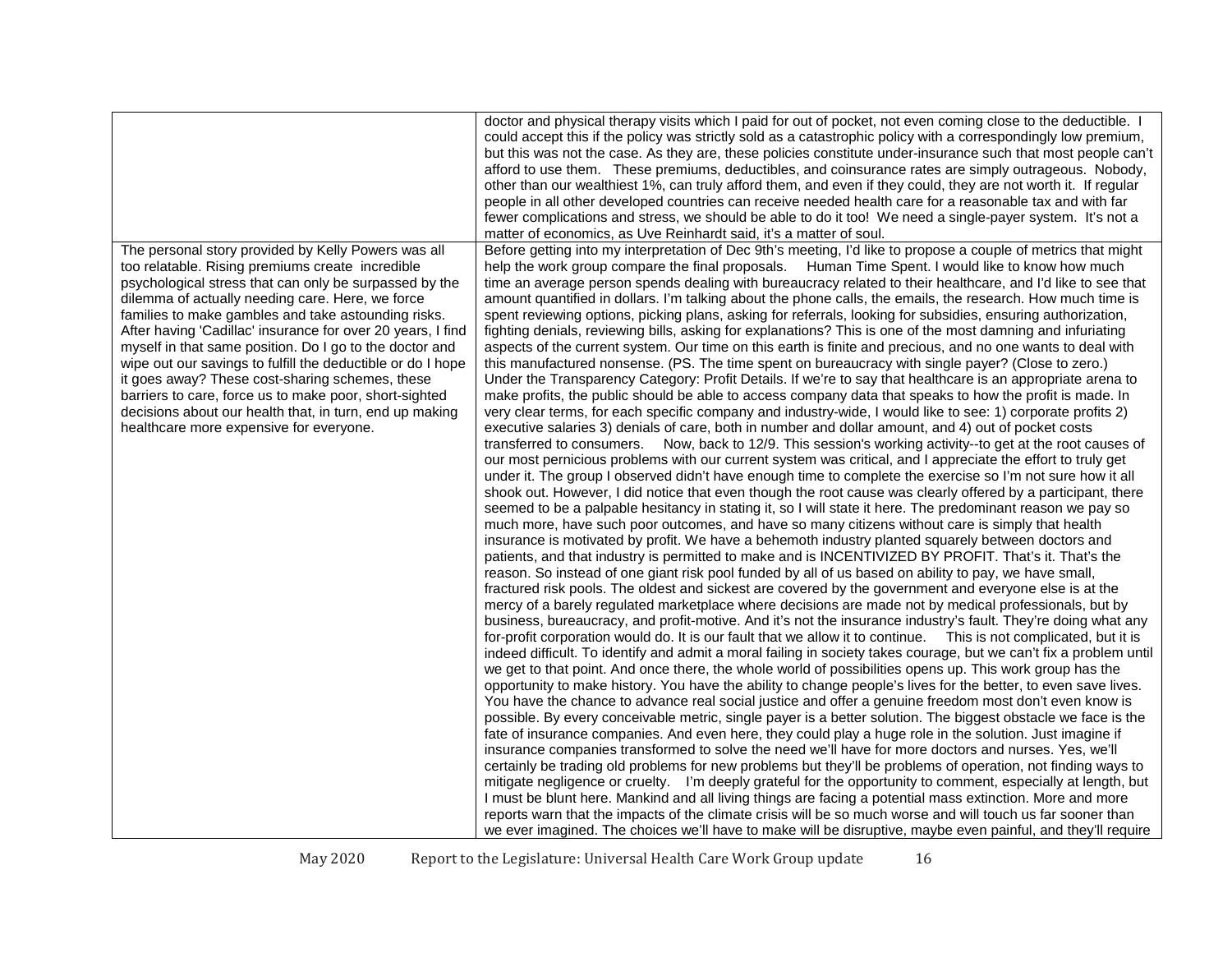| I feel like there was a lot of time missed in the ice<br>breaking session. I was happy to see that there was                                                                                                     | everything we have. In comparison, the choice to move to single payer healthcare is a no-brainer. We have<br>a working solution in front of us. I urge everyone to look closely at SB 5222, including its funding and<br>transition plan. People are dying, people are scared, and people are suffering right this very minute.<br>Kindness, justice, and humanity should be what drives us with urgency. Single payer gets us on that path.<br>And for anyone that wants even more info on single payer, I found an excellent book: How Obamacare is<br>Unsustainable - Why We Need a Single Payer Solution for All Americans. It's written by a Washingtonian,<br>Dr. John Geyman, and it is thoroughly documented, sourced, and easy to read.<br>Thank you all for the<br>heart and time you put into this effort, and Happy New Year.<br>I would like to hear more about the Single Payer healthcare options. The first day outlined Single Payer<br>Plans but I did not here members addressing the topics from those documents.                                                                                                                                                                                                                                                                                                     |
|------------------------------------------------------------------------------------------------------------------------------------------------------------------------------------------------------------------|-------------------------------------------------------------------------------------------------------------------------------------------------------------------------------------------------------------------------------------------------------------------------------------------------------------------------------------------------------------------------------------------------------------------------------------------------------------------------------------------------------------------------------------------------------------------------------------------------------------------------------------------------------------------------------------------------------------------------------------------------------------------------------------------------------------------------------------------------------------------------------------------------------------------------------------------------------------------------------------------------------------------------------------------------------------------------------------------------------------------------------------------------------------------------------------------------------------------------------------------------------------------------------------------------------------------------------------------|
| some dedicated effort in the breakout sessions to<br>outline what type of healthcare program is needed in<br>Washington state to provide comprehensive coverage<br>to all residents.                             |                                                                                                                                                                                                                                                                                                                                                                                                                                                                                                                                                                                                                                                                                                                                                                                                                                                                                                                                                                                                                                                                                                                                                                                                                                                                                                                                           |
|                                                                                                                                                                                                                  | Original public comment:<br>Please find a written statement including supporting articles at this link:<br>https://drive.google.com/open?id=1i2lqwMh8QaCyGaz_YVB49PSRPLhCPbYm                                                                                                                                                                                                                                                                                                                                                                                                                                                                                                                                                                                                                                                                                                                                                                                                                                                                                                                                                                                                                                                                                                                                                             |
|                                                                                                                                                                                                                  | Updated public comment:<br>provided a link to my public comment through the survey monkey but I wanted to update my comments<br>and provide a link to the supporting articles. Unfortunately, I cannot access the survey again because it<br>says I already responded to the survey. Please include these links below for the public comment and the<br>articles. I am trying to make it convenient for the workgroup to access.                                                                                                                                                                                                                                                                                                                                                                                                                                                                                                                                                                                                                                                                                                                                                                                                                                                                                                          |
|                                                                                                                                                                                                                  | Thanks again for you time.<br>Public comment link : https://drive.google.com/open?id=1i2lqwMh8QaCyGaz_YVB49PSRPLhCPbYm<br>Supporting articles link: https://drive.google.com/open?id=1XYlbjDKyOE4nLw5yk2d5NXHwQ-NONNNL                                                                                                                                                                                                                                                                                                                                                                                                                                                                                                                                                                                                                                                                                                                                                                                                                                                                                                                                                                                                                                                                                                                    |
| Fake bomb scare ended the meeting before public<br>comments. These comments won't be public, will they?<br>Providing access to care will require much more than<br>simply providing financial coverage for care. | Why is the health care industry allowed to participate? If the Three Pigs had a work group to figure out how<br>to keep the Big Bad Wolf out, they wouldn't let him in the work group.  The answer is SINGLE PAYER.<br>https://www.icsi.org/wp-content/uploads/2019/03/ICSI-AcceleratingHealthCareAffordabilityWhite-<br>PaperBriefFinal021519.pdf I am a physician involved in the Kittitas County Health Network. Our Network<br>receives some financial support from the Greater Columbia Accountable Communities of Health for our<br>cross-sector work for integrated Care Coordination for people in need in our County. The link is to work<br>done in Minnesota that I think speaks to some of the ideas bouncing around in the Universal Health Care<br>Work Group. I feel that the issues of access, cost, and quality are easily bogged down by status quo<br>thinking. Simply doing more of the same will not get us any closer to improving equity or quality or cost.<br>This paper invites other ways of thinking about the problems in order to develop more innovative solutions.<br>Please take a few minutes to read it and share it if you think it can further the collective thinking of the<br>group.<br>I am questioning why you spent a whole meeting day trying to get a "shared understanding" of the problems |
| I was surprised when one of the gentlemen in the                                                                                                                                                                 | in our healthcare system? Did you not choose people already who understand what the problems are?<br>I have been a nurse in Washington for over 30 years working mostly in acute care hospitals. In my career I                                                                                                                                                                                                                                                                                                                                                                                                                                                                                                                                                                                                                                                                                                                                                                                                                                                                                                                                                                                                                                                                                                                           |
| breakout group I attended said that it's very hard to                                                                                                                                                            | have never understood how my employer can possibly make a budget for our hospitals with a "best guess"                                                                                                                                                                                                                                                                                                                                                                                                                                                                                                                                                                                                                                                                                                                                                                                                                                                                                                                                                                                                                                                                                                                                                                                                                                    |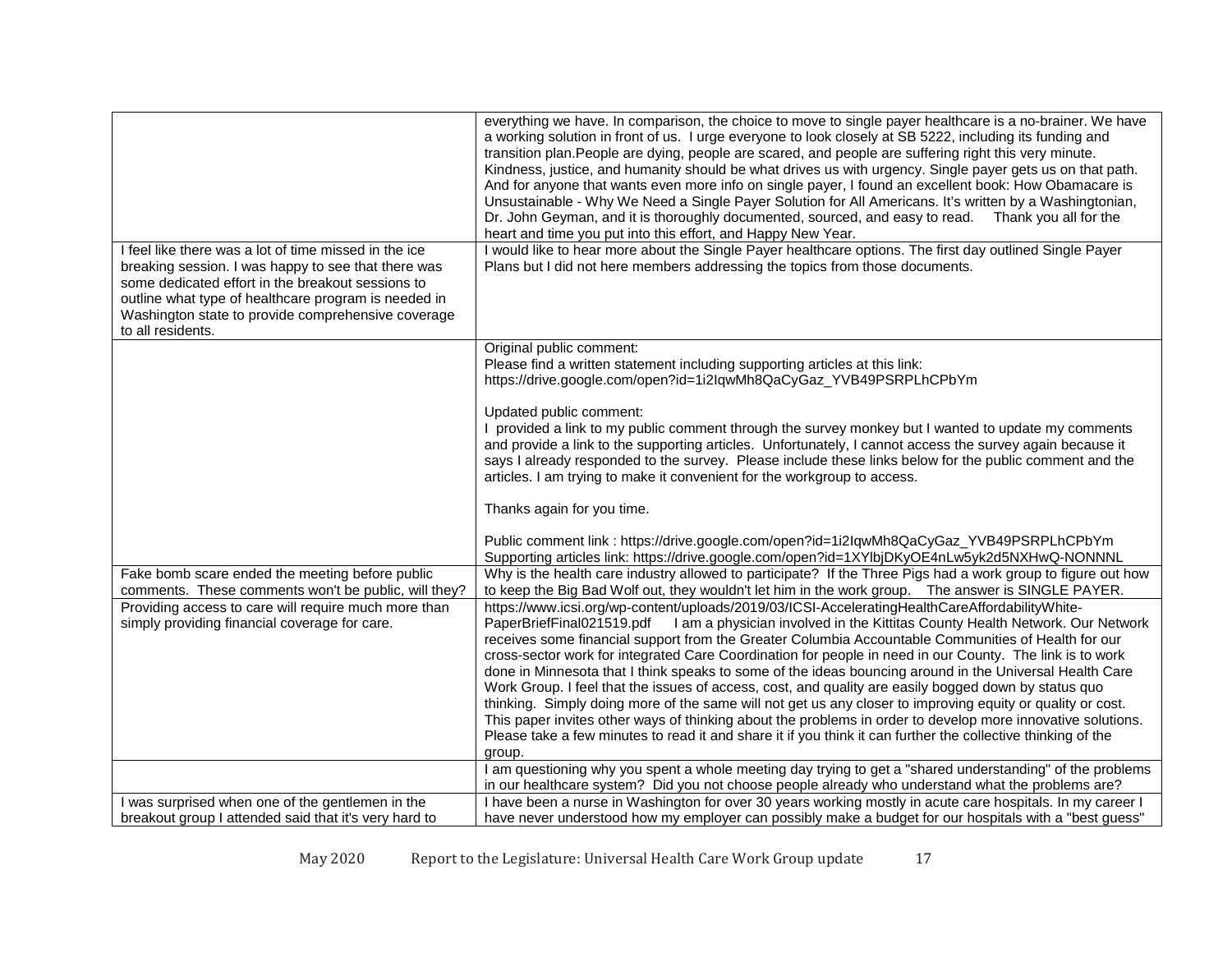| compare Washington state residents to the populations   | at who will walk through their ER doors and whether and how much we will be paid for the services we          |
|---------------------------------------------------------|---------------------------------------------------------------------------------------------------------------|
| of other high income countries that have better health  | provide. I have long understood that we spend too much money and efforts saving people with long term,        |
| outcomes. I wanted to ask, "What makes Washington       | untreated diseases that are in a crisis. It is past time to change course and take a hard look at truly       |
| residents so different from other people all over the   | reforming our healthcare system. It's time to take the profiteers out of healthcare and just pay to take care |
| world? Certainly you would want to try and figure out   | of our people. When you look at your 3 models to compare, one of those models needs to be a single            |
| what those differences are that gives the residents of  | payer system such as SB5222. When we accomplish providing a non profit, universal system for everyone         |
| those countries such improved outcomes!"                | we will have another dilemma. What shall we do with all the money we save?                                    |
| I was able to watch the first meeting in full. I'm very | Sb 5222 (The Whole WA health trust) has been vetted by the DOR/ESD and is already in the legislature.         |
| happy it was mentioned that there was already a study   | While this group completes its own study, and tries to figure out its own path to universal healthcare, more  |
| done by Dr. Gerald Friedman demonstrating that single   | than 400,000 Washingtonians remain without healthcare coverage. Tens of thousands of people die or go         |
| payer would save Washingtonians billions annually. It's | bankrupt because of this. I very much hope you speed up the process for our sake. I ask you recommend         |
| strange you didn't mention the specific bill that he    | the bill that was developed with stakeholder input, is supported by the largest universal healthcare          |
| studied: the Whole Washington health trust.             | grassroots volunteer group in the state, and is endorsed by dozens of elected officials and organizations.    |
| I am disappointed in how little input you have from     | a. Currently the "Charge of the Work Group" in the draft charter states that the Work Group is to deliberate  |
| proponents of health care for all.                      | on the following: "Ideas for increasing coverage and access for uninsured and under-insured populations,      |
|                                                         | with the goal of improving health equity and reducing health disparities." This is important but it does      |
|                                                         | nothing for the millions that are paying high premiums, deductibles and co-pays. Employer-based coverage      |
|                                                         | is costing over \$20,000 per year plus deductibles and co-payments. 80% of people filing for bankruptcy       |
|                                                         | due to medical bills have insurance and are not included in the statement above. Single payer will provide    |
|                                                         | (not give access) health care for everyone that is affordable and comprehensive.<br>b. Why start from         |
|                                                         | scratch. Whole WA has a bill already written that will work. Rep. Jayapal also has a bill that would be an    |
|                                                         | excellent example. Why not take advantage of systems already developed and vetted?                            |
| Providing universal coverage will not ensure universal  | I count 36 members and only one of them is a community member. The community membership should be             |
| access to care. The current care model needs a          | more vibrant, say 10-15% rather than 3%, in order to truly have community input. And their input should be    |
| transformation to include other ways of caring for      | required for any decision making. Other members may need training in listening. Please consider that.         |
| patients, ie community health workers and               |                                                                                                               |
| telemedicine. Perhaps the ACH efforts will produce      |                                                                                                               |
| viable changes that work.                               |                                                                                                               |
|                                                         | Currently in the Charge of the Work Group section of the Draft Charter, states: "This Work Group will study   |
|                                                         | and make recommendations to the Legislature on how to create, implement, maintain, and fund a universal       |
|                                                         | health care system that is sustainable and affordable to all Washington residents." It is essential that we   |
|                                                         | include the word "comprehensive". Good vision, dental and mental health care are badly needed.                |
|                                                         |                                                                                                               |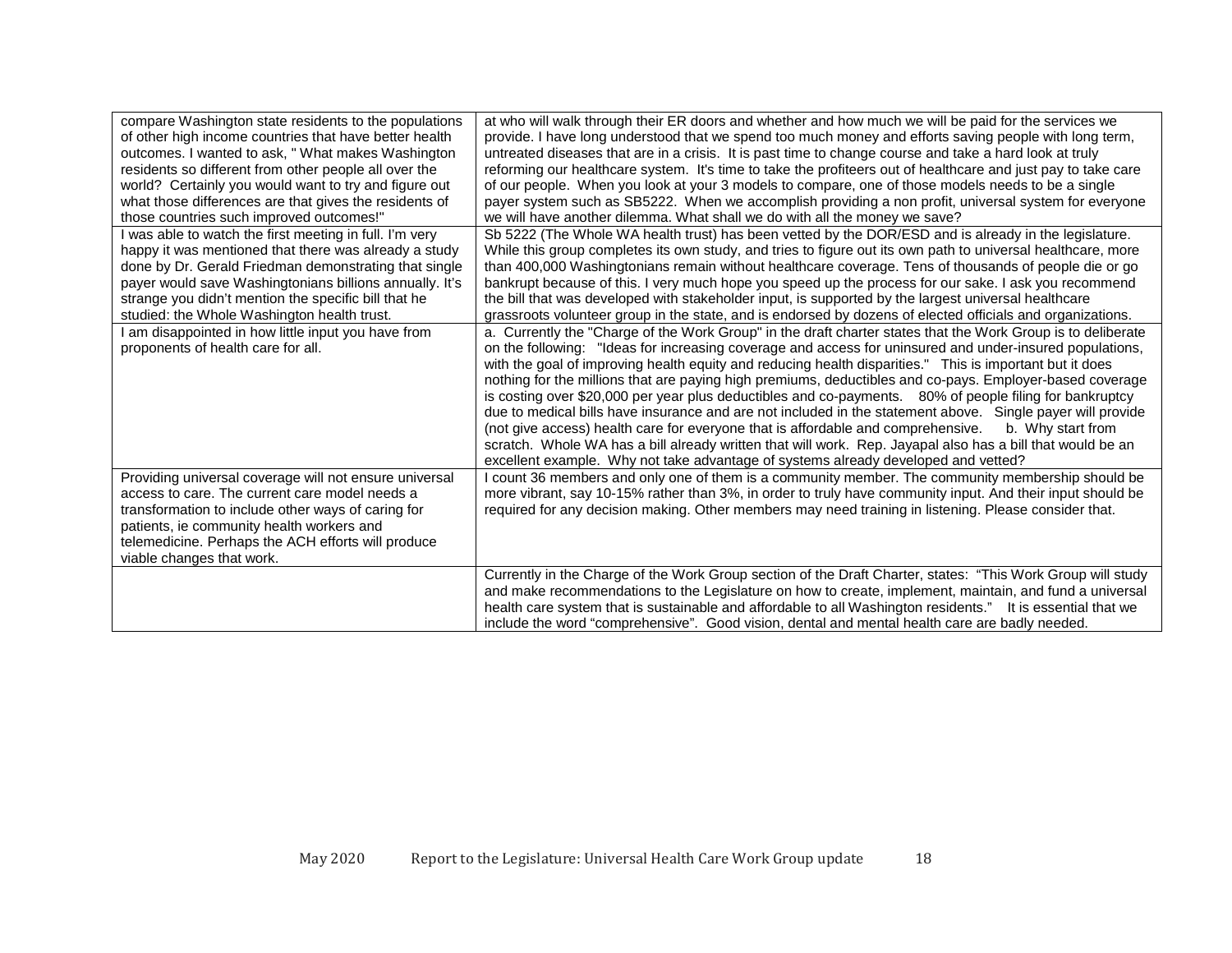### **February 7 meeting**

Below are the public comment questions and responses received from the February 7 Universal Health Care Work Group meeting. Please note this information has not been edited.

<span id="page-18-0"></span>

| What do you think was the most important point made<br>during this work group meeting and why?                                                                                                                                                                                                                                                     | Do you have anything else you would like to share?                                                                                                                                                                                                                                                                                                                                   |
|----------------------------------------------------------------------------------------------------------------------------------------------------------------------------------------------------------------------------------------------------------------------------------------------------------------------------------------------------|--------------------------------------------------------------------------------------------------------------------------------------------------------------------------------------------------------------------------------------------------------------------------------------------------------------------------------------------------------------------------------------|
| The system we have is inequitable and unsustainable. Other models                                                                                                                                                                                                                                                                                  | Workgroup for Universal HealthCare.                                                                                                                                                                                                                                                                                                                                                  |
| around the developed world work for all. No where in the US are all<br>people insured. The insurance and other for-profit medical industries<br>are too expensive, don't allow enough choices or even adequate choices<br>of health care provided. Care is rationed based on profits not on what a<br>health care provider decides should be done. | Dear Pathway to Universal work Group Members,                                                                                                                                                                                                                                                                                                                                        |
|                                                                                                                                                                                                                                                                                                                                                    | Thank you so much for your admirable work on the matter of the best system to<br>bring universal care to WA State.                                                                                                                                                                                                                                                                   |
|                                                                                                                                                                                                                                                                                                                                                    | Our state needs:                                                                                                                                                                                                                                                                                                                                                                     |
|                                                                                                                                                                                                                                                                                                                                                    | 1. Equitable affordable coverage for every person in our state.                                                                                                                                                                                                                                                                                                                      |
|                                                                                                                                                                                                                                                                                                                                                    | 2. To put an end to the extremely high cost of unregulated for-profit companies that<br>provide healthcare products and services.                                                                                                                                                                                                                                                    |
|                                                                                                                                                                                                                                                                                                                                                    | 3. Hospital systems that won't be closed down by "non-profit" profitable companies<br>and consolidated in only profitable areas.                                                                                                                                                                                                                                                     |
|                                                                                                                                                                                                                                                                                                                                                    | 4. To control the budget for healthcare with efficiencies of administration                                                                                                                                                                                                                                                                                                          |
|                                                                                                                                                                                                                                                                                                                                                    | 5. Stop paying insurance companies to administer Medicaid.                                                                                                                                                                                                                                                                                                                           |
|                                                                                                                                                                                                                                                                                                                                                    | 6. Stop allowing pharmaceutical and medical supply industries to gouge people who<br>are ill or hurt                                                                                                                                                                                                                                                                                 |
|                                                                                                                                                                                                                                                                                                                                                    | 7. Stop allowing the system of small care networks with approvals and denials<br>eating up time and funds, and quick proactive care/                                                                                                                                                                                                                                                 |
|                                                                                                                                                                                                                                                                                                                                                    | I include some links to help you quickly understand why changing the insurance<br>based model of healthcare in WA is so urgent to our people, our hospitals and<br>healthcare workers, and our state financial situation. Functional systems and<br>financial stability will even help our ability to respond to pandemic events such as<br>we are seeing with novel corona virus-19 |
|                                                                                                                                                                                                                                                                                                                                                    | Consider these instances:                                                                                                                                                                                                                                                                                                                                                            |
|                                                                                                                                                                                                                                                                                                                                                    | 1. In Yakima, a private company's financial decision closed one of the two                                                                                                                                                                                                                                                                                                           |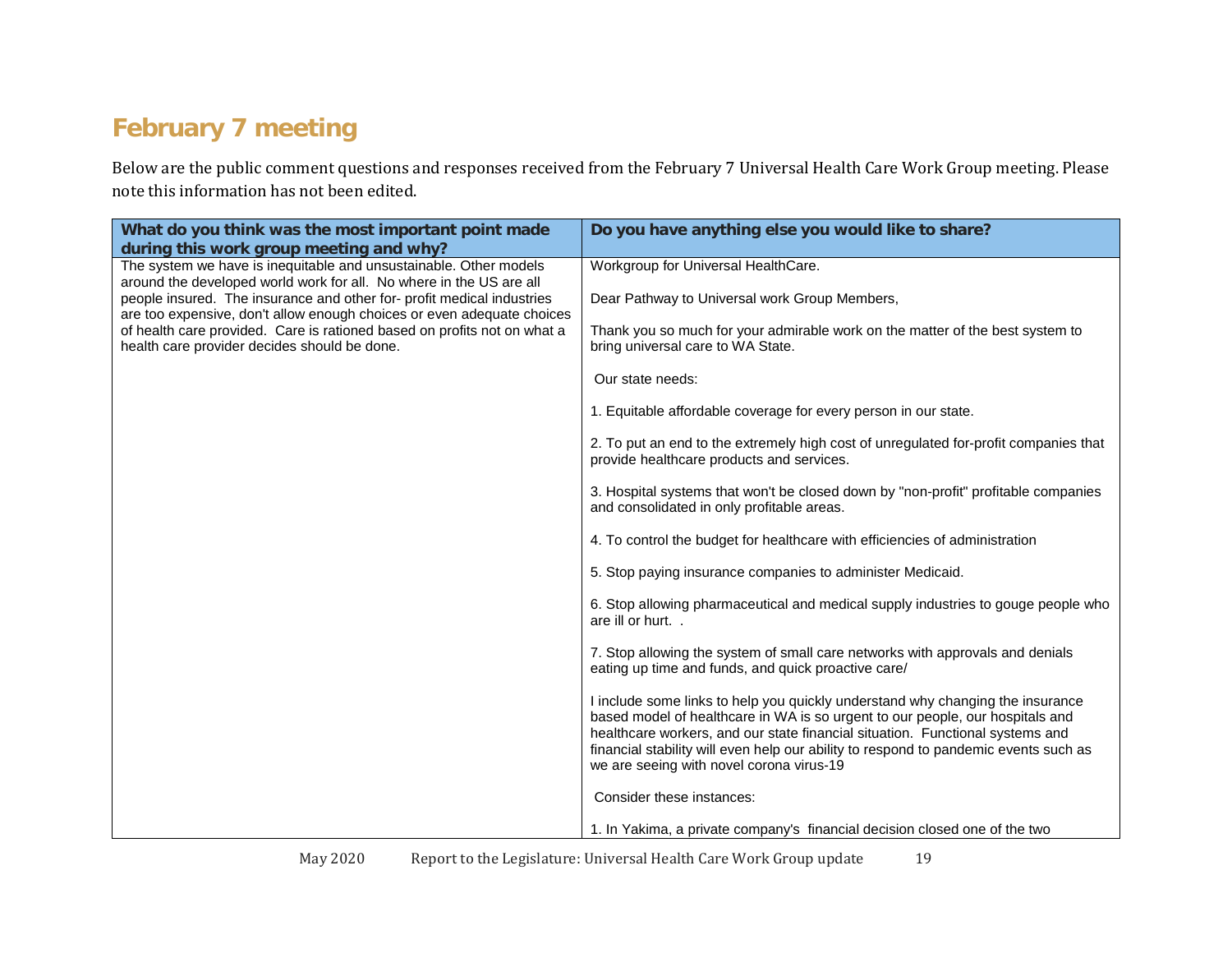| hospitals, the impact on the residents has been immediate and troubling.<br>https://kimatv.com/news/local/astrias-yakima-hospitals-closing-may-be-a-symptom-<br>of-a-bigger-crisis                                                                                                                                                                                                                                                                                                                                                                                                                                                                                                                                                                        |
|-----------------------------------------------------------------------------------------------------------------------------------------------------------------------------------------------------------------------------------------------------------------------------------------------------------------------------------------------------------------------------------------------------------------------------------------------------------------------------------------------------------------------------------------------------------------------------------------------------------------------------------------------------------------------------------------------------------------------------------------------------------|
| 2. In Montana the state was on the brink of bankruptcy because of the costs of<br>paying for hospital care for their state employees, Medicaid patients needing<br>hospitalization, etc. Montanans were able to control costs by using a model that<br>Montanan hospitals now saying is working well. The hospitals are paid about 234%<br>of Medicare rates. https://www.propublica.org/article/in-montana-a-tough-negotiator-<br>proved-employers-do-not-have-to-pay-so-much-for-health-care                                                                                                                                                                                                                                                            |
| And no wonder hospital systems make such terrible consolidation decisions.<br>People who administer these hospitals are used to making millions of dollars. The<br>system we are stuck with now does not help smaller and more rural hospitals<br>financial problems. The American pastime of gobbling up the competition and<br>closing down the unprofitable "business" is making it difficult for the communities to<br>have care anywhere close to home. Please see the healthcare deserts detailed in<br>these maps. https://www.marchofdimes.org/materials/Nowhere_to_Go_Final.pdf                                                                                                                                                                  |
| Some of the current challenger to hospital survival:                                                                                                                                                                                                                                                                                                                                                                                                                                                                                                                                                                                                                                                                                                      |
| 1. Reimbursement rates of 10-20% of the billed amounts paid by insurance<br>companies and poor reimbursement rates by other entities like Medicaid or current<br>Medicare rates. https://www.cnbc.com/2019/02/11/this-is-the-real-reason-most-<br>americans-file-for-bankruptcy.html                                                                                                                                                                                                                                                                                                                                                                                                                                                                      |
| Therefore, hospitals suffer deep discounts even when insurance companies pay<br>them which of course hurts their ability to stay solvent.                                                                                                                                                                                                                                                                                                                                                                                                                                                                                                                                                                                                                 |
| 2. The constant negotiations with the myriads of insurance companies are costly.                                                                                                                                                                                                                                                                                                                                                                                                                                                                                                                                                                                                                                                                          |
| Many of our residents are under-insured or even worse, playing the Russian<br>Roulette of not having insurance. Bankruptcy and homelessness can be the result.<br>https://www.cnbc.com/2019/02/11/this-is-the-real-reason-most-americans-file-for-<br>bankruptcy.html                                                                                                                                                                                                                                                                                                                                                                                                                                                                                     |
| In fact in the U.S. 2/3 of bankruptcy may be due to medical bills. Also three-<br>quarters of the one million American families experiencing medical bankruptcy<br>annually have coverage when they fall sick. This increases the number of people in<br>poverty and homelessness and leads to increasing numbers of people in our state<br>on welfare. A growing number of the homeless have one or more jobs.<br>https://parade.com/643064/beckyhughes/working-homeless-population-grows-in-<br>cities-across-the-u-s/ Health conditions are very rough and stress is very high in<br>these situations, leading to more dependence on the state and hospitals for medical<br>emergencies when their neglect of a manageable health program becomes life |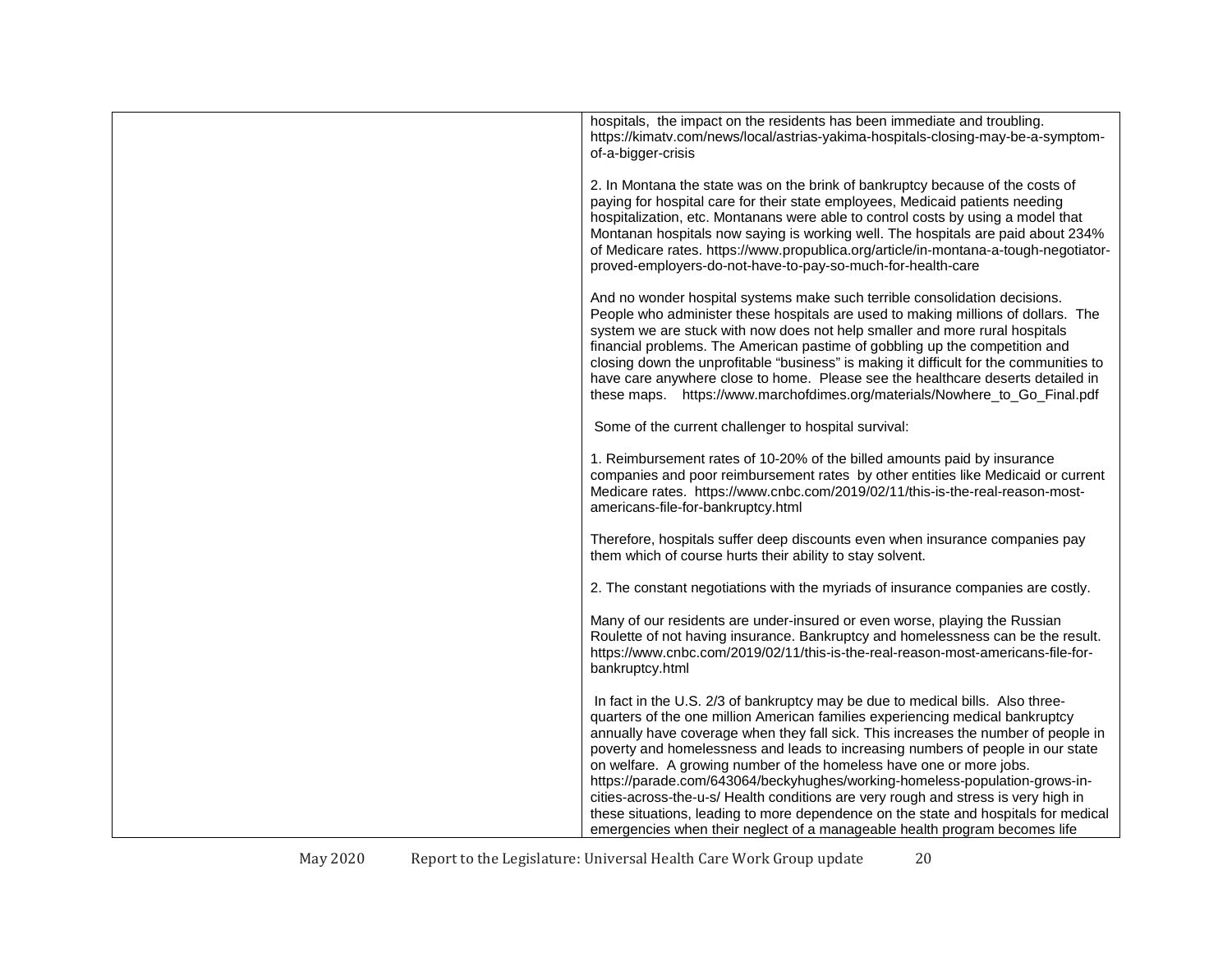|                                                                                                                                                                                                                                                                                                                                                                                 | threatening or too painful to tolerate.                                                                                                                                                                                                                                                                                                                                                                                                                                                                                                                                                                                                                                                                                                                                                                           |
|---------------------------------------------------------------------------------------------------------------------------------------------------------------------------------------------------------------------------------------------------------------------------------------------------------------------------------------------------------------------------------|-------------------------------------------------------------------------------------------------------------------------------------------------------------------------------------------------------------------------------------------------------------------------------------------------------------------------------------------------------------------------------------------------------------------------------------------------------------------------------------------------------------------------------------------------------------------------------------------------------------------------------------------------------------------------------------------------------------------------------------------------------------------------------------------------------------------|
|                                                                                                                                                                                                                                                                                                                                                                                 | This round robin of dysfunction is already disrupting.                                                                                                                                                                                                                                                                                                                                                                                                                                                                                                                                                                                                                                                                                                                                                            |
|                                                                                                                                                                                                                                                                                                                                                                                 | 1. Individual families                                                                                                                                                                                                                                                                                                                                                                                                                                                                                                                                                                                                                                                                                                                                                                                            |
|                                                                                                                                                                                                                                                                                                                                                                                 | 2. Hospitals                                                                                                                                                                                                                                                                                                                                                                                                                                                                                                                                                                                                                                                                                                                                                                                                      |
|                                                                                                                                                                                                                                                                                                                                                                                 | 3. Local and state governments,                                                                                                                                                                                                                                                                                                                                                                                                                                                                                                                                                                                                                                                                                                                                                                                   |
|                                                                                                                                                                                                                                                                                                                                                                                 | Even before the terrible costs occurring with COVID-19, many local jurisdictions<br>suffer from neglected infrastructure maintenance. Rising healthcare costs show no<br>slowing, rising by double digits for the last 5 years. human price that costs the state<br>so much in welfare care! Now with the economy in free fall because of a novel virus<br>that our gutted CDC could not prepare for quickly the 30% of healthcare dollars that<br>go to the medical industries such as insurance, pharmaceutical, manufacturers and<br>middle men had already hamstrung efficient affordable care.                                                                                                                                                                                                               |
|                                                                                                                                                                                                                                                                                                                                                                                 | Please do not dither about whether we can sustain the current model. No we can't!!<br>We must quickly create a system where the citizens are defended and the private<br>industries are brought under control.                                                                                                                                                                                                                                                                                                                                                                                                                                                                                                                                                                                                    |
|                                                                                                                                                                                                                                                                                                                                                                                 | In fact, insurance companies are severely regulated or not even used around the<br>world. A simplified payment system through the state health care authority is a<br>must. Doctors and hospital workers and administrations must have adequate<br>budgets. Redistributing the money leaking out of the system in a flood must be<br>done. Hospitals and clinics should not have to make profits, they should be given<br>adequate, guaranteed sure budgets so the energy and money can be spent on<br>health care. We must wake up! Distribute care evenly. All people need adequate<br>care. As it is poor people, people of color, rural people and even the shrinking<br>middle class are faced with the probability they will be unable to afford care and for<br>many find a place to be receive that care. |
| I did not attend the work group but I read details about the meeting.                                                                                                                                                                                                                                                                                                           | When my son graduated with a masters degree he was unable to find a job in the<br>US so he found a job abroad and five years later brought back a wife. They lived<br>with my husband and me because they were unable to afford rent or healthcare. So<br>they went without healthcare until they found jobs. If we had not been willing to<br>take them in, they would have been homeless. Not every family can do this so we<br>need affordable equitable healthcare coverage for every person in our state. We<br>need to end the high cost of for-profit healthcare companies by regulating them and<br>and taking aback the administration of medicaid.                                                                                                                                                      |
| I listened to the first hour of the meeting. The most important point<br>shared was that the criteria for choosing models should include<br>thresholds for affordability. The quality of health care is obviously<br>important, but if it isn't affordable, people will delay in using the care,<br>until their health is greatly compromised. Or alternatively, people will be | I consider these criteria most important in choosing 3 models to study : 1. Access<br>needs to include all residents, including undocumented immigrants. 2.All<br>treatments, procedures, etc. need to be equitably priced 3. The source of the<br>coverage (state government, insurance company should not interfere with clinical<br>decision making. 4. Thresholds for affordability need to be used so that medical                                                                                                                                                                                                                                                                                                                                                                                           |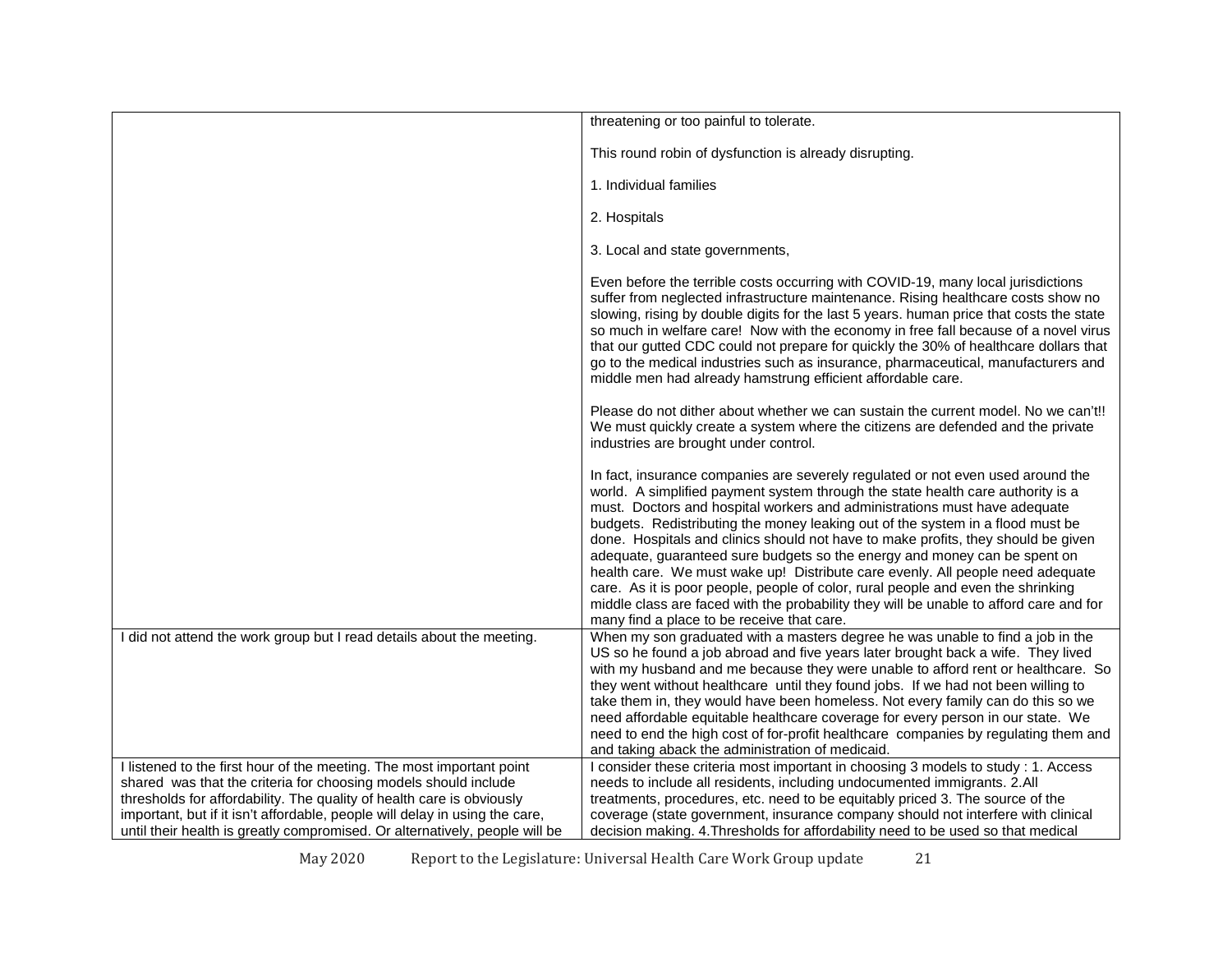| forced into financial ruin.                                                                                                                                                                                                                                                                                                                                                                                                                                                                                   | bankruptcy is avoided. I ask that the WHIST be used as one of the models<br>considered.                                                                                                                                                                                                                                                                                                                                                                                                                                                                                                                                                                                                                                                                                                                                        |
|---------------------------------------------------------------------------------------------------------------------------------------------------------------------------------------------------------------------------------------------------------------------------------------------------------------------------------------------------------------------------------------------------------------------------------------------------------------------------------------------------------------|--------------------------------------------------------------------------------------------------------------------------------------------------------------------------------------------------------------------------------------------------------------------------------------------------------------------------------------------------------------------------------------------------------------------------------------------------------------------------------------------------------------------------------------------------------------------------------------------------------------------------------------------------------------------------------------------------------------------------------------------------------------------------------------------------------------------------------|
| It is very important that a single payer option is used in your analysis                                                                                                                                                                                                                                                                                                                                                                                                                                      | Whatever recommendations you end up making, I urge you to very strongly<br>consider MINIMIZING or REMOVING the option of private insurance and profit<br>incentive. This is destroying our health care, driving individuals needing care into<br>bankruptcy (or just skipping care altogether) while making a few very wealthy. This<br>is outrageous, inhumane, and antithetical to the task of providing health care!<br>Removing health insurance companies from the mix leads to big savings. Yes, it is<br>probably challenging to imagine a different system and to understand how to<br>transition to a different system (e.g., how might we help insurance company workers<br>transition to other jobs), but let's be bold, learn from others, and SERVE THE<br>PEOPLE.<br>Thank you for your time and energy, Ed Wayt |
| The need for Universal Care                                                                                                                                                                                                                                                                                                                                                                                                                                                                                   | Thank you for including the WHST bill in your analysis of the 3 different health care                                                                                                                                                                                                                                                                                                                                                                                                                                                                                                                                                                                                                                                                                                                                          |
|                                                                                                                                                                                                                                                                                                                                                                                                                                                                                                               | models. It would be an incomplete comparison if that bill was not one of the chosen<br>models to compare. I am sure you would not want your work to be considered<br>incomplete by leaving out this plan which has been presented to our legislatures<br>since 2013 and never received a hearing. Around the world a single payer option<br>has proven to be the most cost effective. We should not try and hide this fact from<br>our citizens.                                                                                                                                                                                                                                                                                                                                                                               |
| Study on Major International models. It is clear to me that the members                                                                                                                                                                                                                                                                                                                                                                                                                                       |                                                                                                                                                                                                                                                                                                                                                                                                                                                                                                                                                                                                                                                                                                                                                                                                                                |
| of the UHC Work Group are very knowledgeable. The upcoming                                                                                                                                                                                                                                                                                                                                                                                                                                                    |                                                                                                                                                                                                                                                                                                                                                                                                                                                                                                                                                                                                                                                                                                                                                                                                                                |
| meetings and the outcome are invaluable.                                                                                                                                                                                                                                                                                                                                                                                                                                                                      | We as a state need this                                                                                                                                                                                                                                                                                                                                                                                                                                                                                                                                                                                                                                                                                                                                                                                                        |
| Looks like it's going very slow.                                                                                                                                                                                                                                                                                                                                                                                                                                                                              | I don't see eliminating the dependence on employers for insurance as one of your<br>goals or charges. The current system is horrible. No one is happy depending on<br>their employer as to which insurance and how much they get.                                                                                                                                                                                                                                                                                                                                                                                                                                                                                                                                                                                              |
| Establishing the criteria by which to analyze an appropriate healthcare<br>model for the state.                                                                                                                                                                                                                                                                                                                                                                                                               | Required reading: "Taking into account both the costs of coverage expansion and<br>the savings that would be achieved through the Medicare for All Act, we calculate<br>that a single-payer, universal health-care system is likely to lead to a 13% savings<br>in national health-care expenditure, equivalent to more than US\$450 billion<br>annually. The entire system could be funded with less financial outlay than is<br>incurred by employers and households paying for health-care premiums combined<br>with existing government allocations." from The Lancet Feb. 15, 2020 (sent by Don<br>McCanne on Feb. 17)                                                                                                                                                                                                    |
| There was broad agreement in the "orange" group I sat in on that<br>universal health care means similar things to most of the group:<br>anything you need should be in-network, copays and deductibles are a<br>barrier to access, it's important to share data and have a platform that<br>promotes this, primary care is critical, include social determinants of<br>health as this has cost benefits, coverage should be as broad as<br>possible, portability of care, transparency in health care systems | I don't see that you are addressing the following:<br>> Employer-Based coverage is too expensive (upwards of \$20,000 per year plus<br>deductibles and copays). Also it's provided at the whim of the employer that can<br>reduce the coverage, eliminate the coverage and/or lay the employee off. Also, you<br>lose your coverage if you lose your job or change jobs, etc.                                                                                                                                                                                                                                                                                                                                                                                                                                                  |
| (concern with consolidation of hospitals), important to capture patient<br>input, consider the perspectives of patients as well as doctors. As for                                                                                                                                                                                                                                                                                                                                                            | >All private run health care coverage is provided at the whim of the insurance<br>company. They raise premium costs, control treatment options, and deny coverage.                                                                                                                                                                                                                                                                                                                                                                                                                                                                                                                                                                                                                                                             |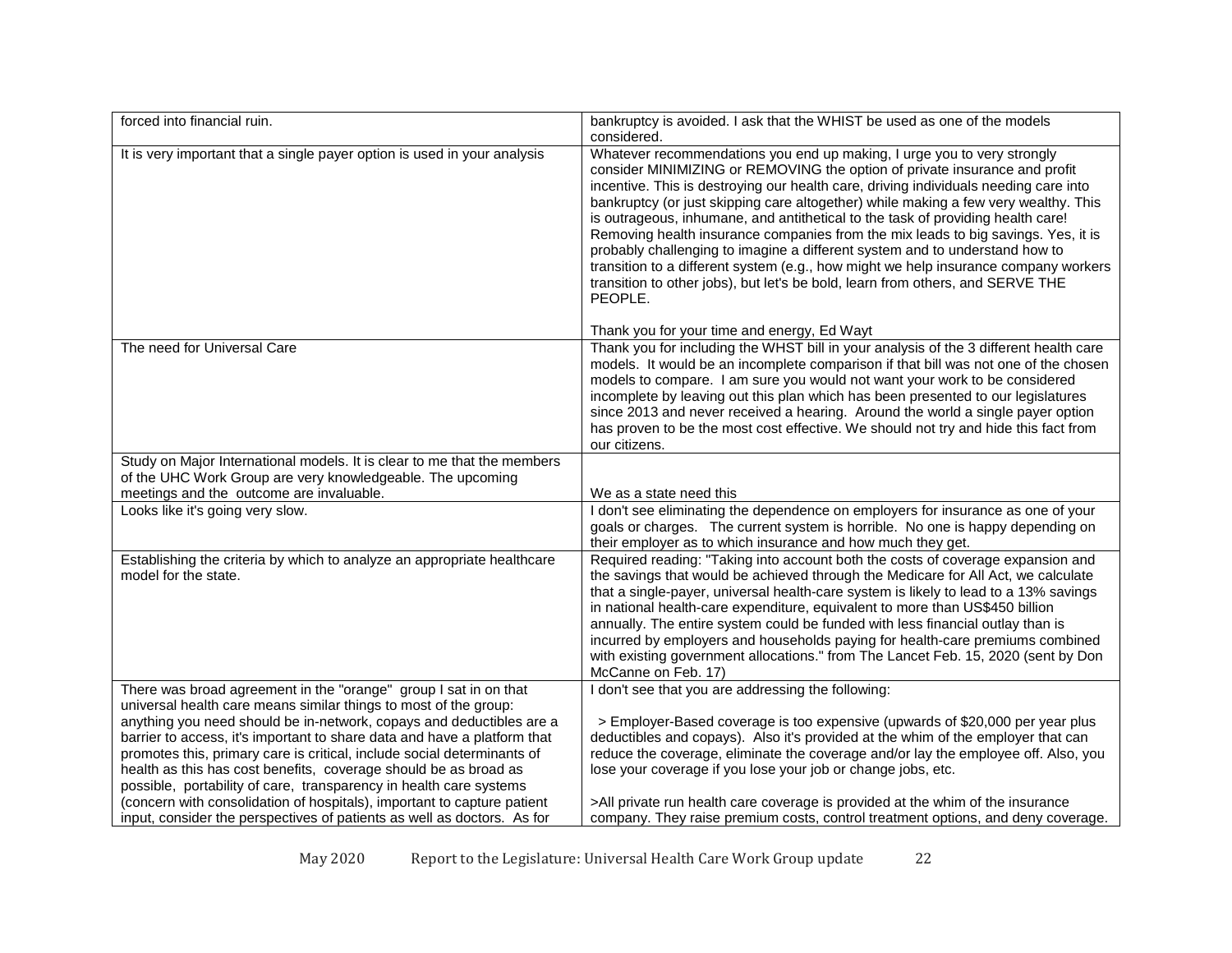| benefits, could begin with the '93-'94 health reform benefits package and<br>move forward. Evidence-based care, sensitivity to cultural differences,<br>and quality across communities also were mentioned as important.<br>Overall, I was very impressed with the general agreement on these<br>attributes of a universal health care system, regardless of profession or<br>politics. I am optimistic, at this point, that the Work Group will most<br>likely be able to fulfill its charge of recommending 2 or 3 universal health<br>care models to the Legislature. | You need to address these issues. Looks like you are only looking to give "access"<br>to those that currently don't have coverage. We all need help. And for some the<br>need is dire.                                                                                                                                                                                                                                                                                                                                                                                                                                                                                                                                                                                                                                                                                                                                                                                                                                                                                                                                                                                                                                                                                                                               |
|--------------------------------------------------------------------------------------------------------------------------------------------------------------------------------------------------------------------------------------------------------------------------------------------------------------------------------------------------------------------------------------------------------------------------------------------------------------------------------------------------------------------------------------------------------------------------|----------------------------------------------------------------------------------------------------------------------------------------------------------------------------------------------------------------------------------------------------------------------------------------------------------------------------------------------------------------------------------------------------------------------------------------------------------------------------------------------------------------------------------------------------------------------------------------------------------------------------------------------------------------------------------------------------------------------------------------------------------------------------------------------------------------------------------------------------------------------------------------------------------------------------------------------------------------------------------------------------------------------------------------------------------------------------------------------------------------------------------------------------------------------------------------------------------------------------------------------------------------------------------------------------------------------|
|                                                                                                                                                                                                                                                                                                                                                                                                                                                                                                                                                                          | People are suffering while we try to reinvent the wheel. Single payer systems have<br>been proven around the world. Seems the health care lobby has too much<br>influence in our government. This is a matter of life and death. Why isn't SB5222<br>being considered? Why isn't anyone from Whole Washington on the Work Group?<br>They applied.                                                                                                                                                                                                                                                                                                                                                                                                                                                                                                                                                                                                                                                                                                                                                                                                                                                                                                                                                                    |
|                                                                                                                                                                                                                                                                                                                                                                                                                                                                                                                                                                          | The work group charge or mission is very weak. It needs definitions for "increased<br>coverage". Is the goal 100% coverage or something less?                                                                                                                                                                                                                                                                                                                                                                                                                                                                                                                                                                                                                                                                                                                                                                                                                                                                                                                                                                                                                                                                                                                                                                        |
|                                                                                                                                                                                                                                                                                                                                                                                                                                                                                                                                                                          | And "under-insured" Almost all WA residents are under-insured.                                                                                                                                                                                                                                                                                                                                                                                                                                                                                                                                                                                                                                                                                                                                                                                                                                                                                                                                                                                                                                                                                                                                                                                                                                                       |
|                                                                                                                                                                                                                                                                                                                                                                                                                                                                                                                                                                          | Also, What are "health equity" and "health disparities"?                                                                                                                                                                                                                                                                                                                                                                                                                                                                                                                                                                                                                                                                                                                                                                                                                                                                                                                                                                                                                                                                                                                                                                                                                                                             |
|                                                                                                                                                                                                                                                                                                                                                                                                                                                                                                                                                                          | The charge should be to seek a system that will PROVIDE COMPREHENSIVE<br>coverage to ALL at an AFFORDABLE cost and not be under control of employers<br>and insurance companies.                                                                                                                                                                                                                                                                                                                                                                                                                                                                                                                                                                                                                                                                                                                                                                                                                                                                                                                                                                                                                                                                                                                                     |
|                                                                                                                                                                                                                                                                                                                                                                                                                                                                                                                                                                          | "Access" isn't definitive enough. People have access to coverage via the ACA but<br>many can't afford it.                                                                                                                                                                                                                                                                                                                                                                                                                                                                                                                                                                                                                                                                                                                                                                                                                                                                                                                                                                                                                                                                                                                                                                                                            |
|                                                                                                                                                                                                                                                                                                                                                                                                                                                                                                                                                                          | It looks to me like the Work Group is making good progress with the establishment<br>of important criteria and the outlines of other models.                                                                                                                                                                                                                                                                                                                                                                                                                                                                                                                                                                                                                                                                                                                                                                                                                                                                                                                                                                                                                                                                                                                                                                         |
|                                                                                                                                                                                                                                                                                                                                                                                                                                                                                                                                                                          | The guiding principal for Washington's healthcare model needs to be that every<br>resident will have equal, affordable access to medical care whenever needed. This<br>should include undocumented immigrants, at least with regard to primary care.<br>Providers need to remain private, but private insurers are far too resistant to the<br>kind of change that is necessary to have any significant role, other than for possible<br>supplemental coverage. Because the U.S. has already demonstrated success with<br>its Medicare, single-payer, national health insurance model for those over 65, that<br>model should be the one chosen and improved upon by each state. Once a federal<br>program is approved (along the lines of the Canada Health Act of 1984), each state<br>that has already created a universal system can then be easily integrated. The<br>state should define the benefits package and negotiate transparent prices for all<br>services and products which might vary according to the local costs of living.<br>Benefits could initially be conservatively set (as they were in Canada), but they<br>should eventually include the full gamut of primary care, hospital care, prescription<br>medication, dental, vision, hearing, reproductive, mental health, and long-term care |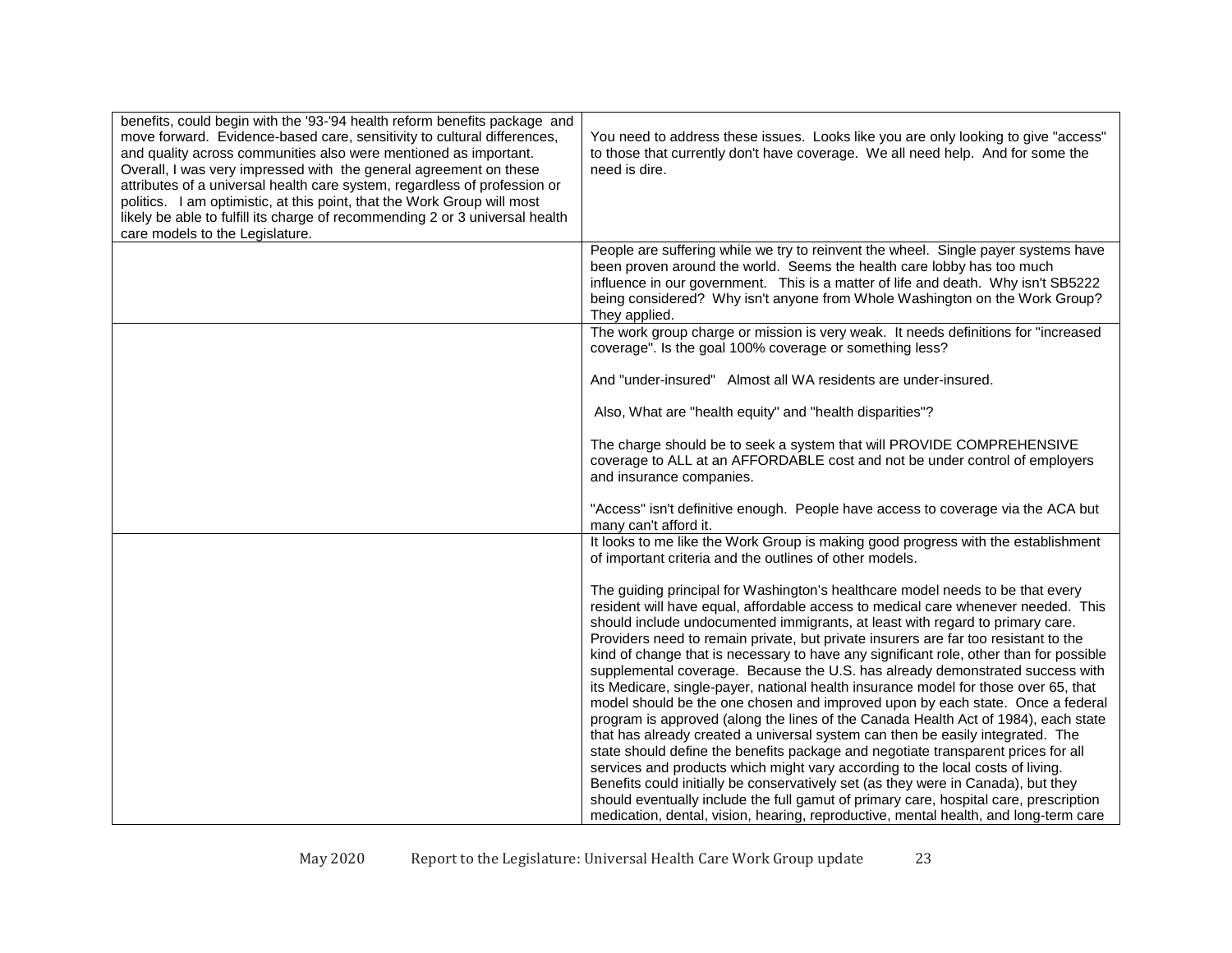| (unlike Canada). There should be no point of service costs for consumers. Funding<br>will be established through payroll deductions as a percent of salary, via the state<br>tax system and a merger with the state Medicaid system and possibly the IHS and<br>contributions from the VA. Benefits need to be evidence-based and set by a panel                      |
|-----------------------------------------------------------------------------------------------------------------------------------------------------------------------------------------------------------------------------------------------------------------------------------------------------------------------------------------------------------------------|
| of medical professionals to promote maximum health for all residents.<br>The latest version of my e-book called A Medicare for All Q & A was just published<br>in a variety of formats at https://educationfund-<br>healthcareforallwa.nationbuilder.com/hcfa_ed_fund_ebook_a_medicare_for_all_q_a                                                                    |
| Yes. I was impressed by the variety of coverage models presented by the<br>Economics Group. However, the Washington Health Security Trust (WHST) was<br>described incorrectly. Rather than overseeing private plans, the WHST IS the plan,<br>a public plan that covers all Washington residents for benefits that are deemed<br>medically necessary by the Trustees. |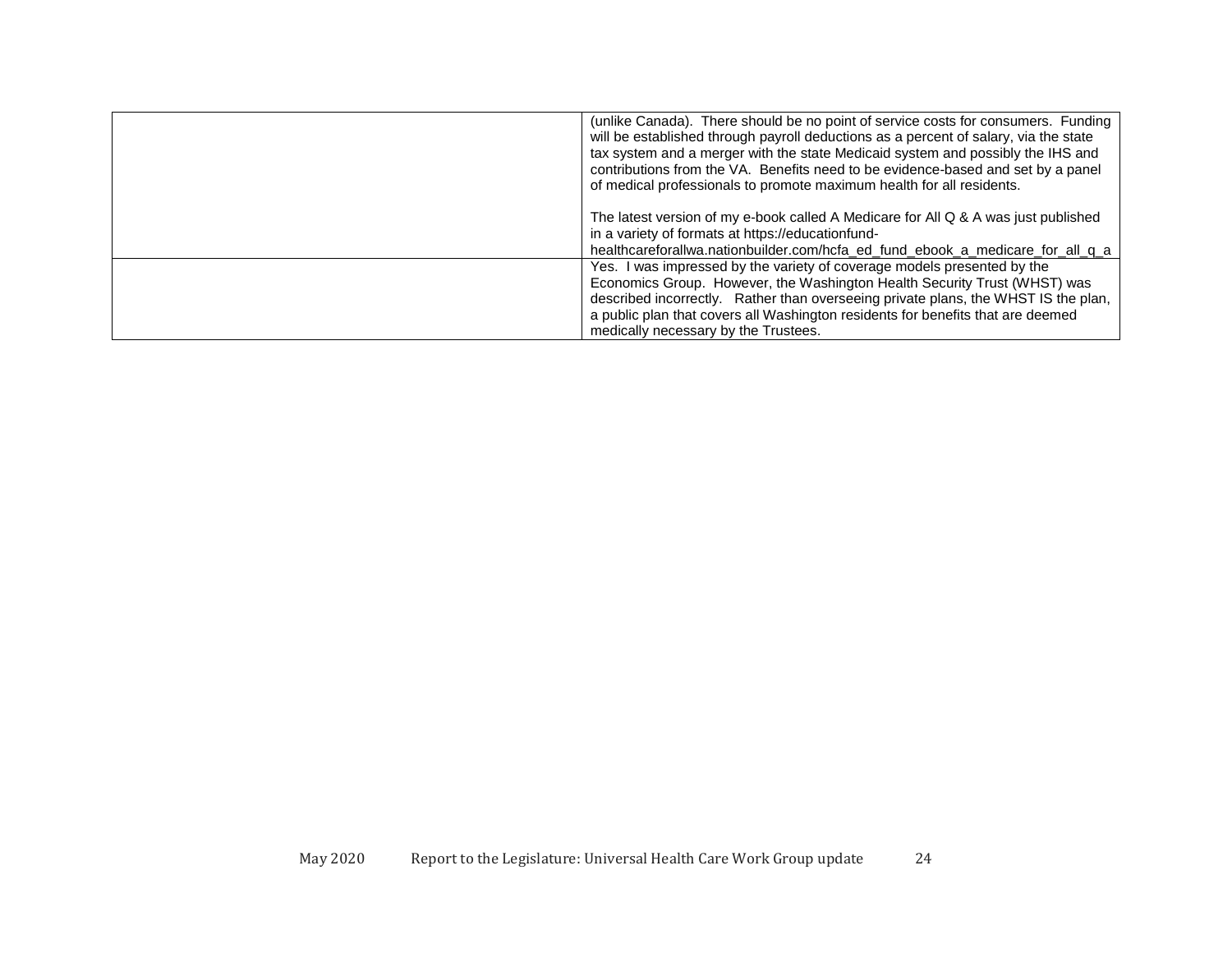## <span id="page-24-0"></span>Appendix C: Letter to Jamie Strauz-Clark and Response to UHC Work Group members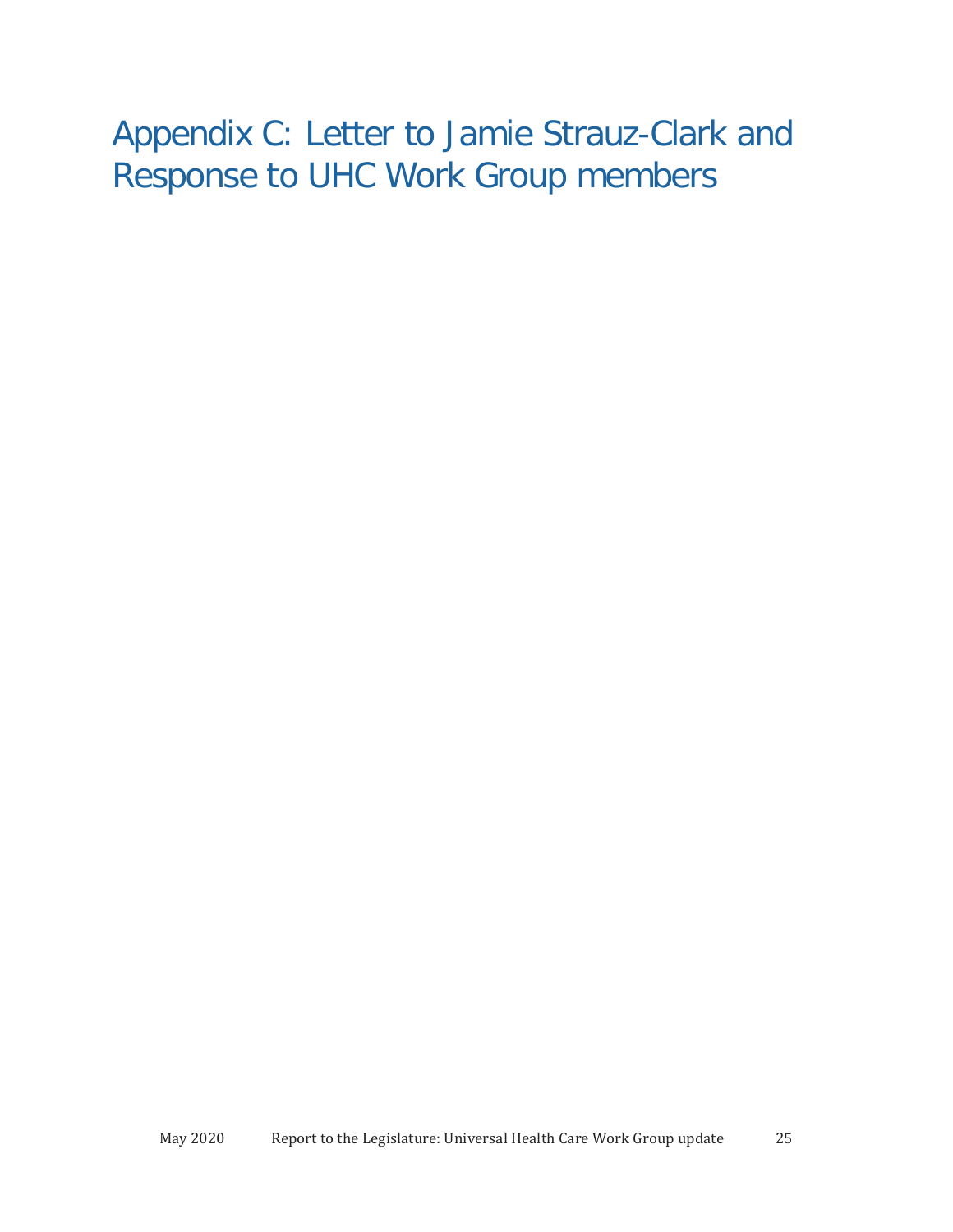Jamie Strausz-Clark, Principal at 3Si Facilitator, Universal Health Care Work Group

#### **Re: Universal Health Care Work Group Requests**

Dear Jamie,

Our world has certainly changed since the UHC Work Group last met. We hope all is well with everyone and their loved ones.

**UHC Work Group in the Context of COVID-19.** While the urgency of the COVID-19 crisis is immediate, we believe the UHC Work Group has a new mission in the context of COVID-19: to help chart the way for the aftermath of COVID-19 given the huge weaknesses in our health care and public health systems the epidemic has illuminated, and the devastation to Washington's economy.

We expect federal actions will affect what we can and should do at the state level. It's important for our state to define the help we need from the federal government to achieve our goal of universality and affordability. We need to be ready for opportunities that arise. We believe that the UHC Work Group's recommendations could play a role in this.

We are concerned with the content of the Work Group process, to date, and that we are not on pace to deliver actionable results to the Legislature as directed in the Budget Proviso. It is now May, so we feel some urgency in offering the following suggestions for how to improve the Work Group process so that our four remaining meetings are as productive as possible.

**Meet by Zoom.** In case we're not able to meet in person in Spokane, and any future meetings, we hope that the meetings could be structured in a way that would be productive to meet over Zoom.

**Extend the deadline**. In light of COVID-19, we would request the deadline for the Work Group's recommendations be extended until mid-December, giving the Work Group the needed time to finish its work while still getting its recommendations to the Legislature in time for the 2021 session. Of course, in these uncertain times, even that may have to be reconsidered.

**Consult the Experts in the Work Group.** We are concerned about the quality of the information presented to the Work Group. Good, reliable information is key to our success, yet presentations made to us at our first and third meetings contained significant errors or mischaracterizations. Not only does this impede the group's discussions, but it also undermines trust in the entire process.

The weaknesses in the information provided to us would have been fairly easily rectified had it been reviewed beforehand by knowledgeable members of the Work Group. We encourage this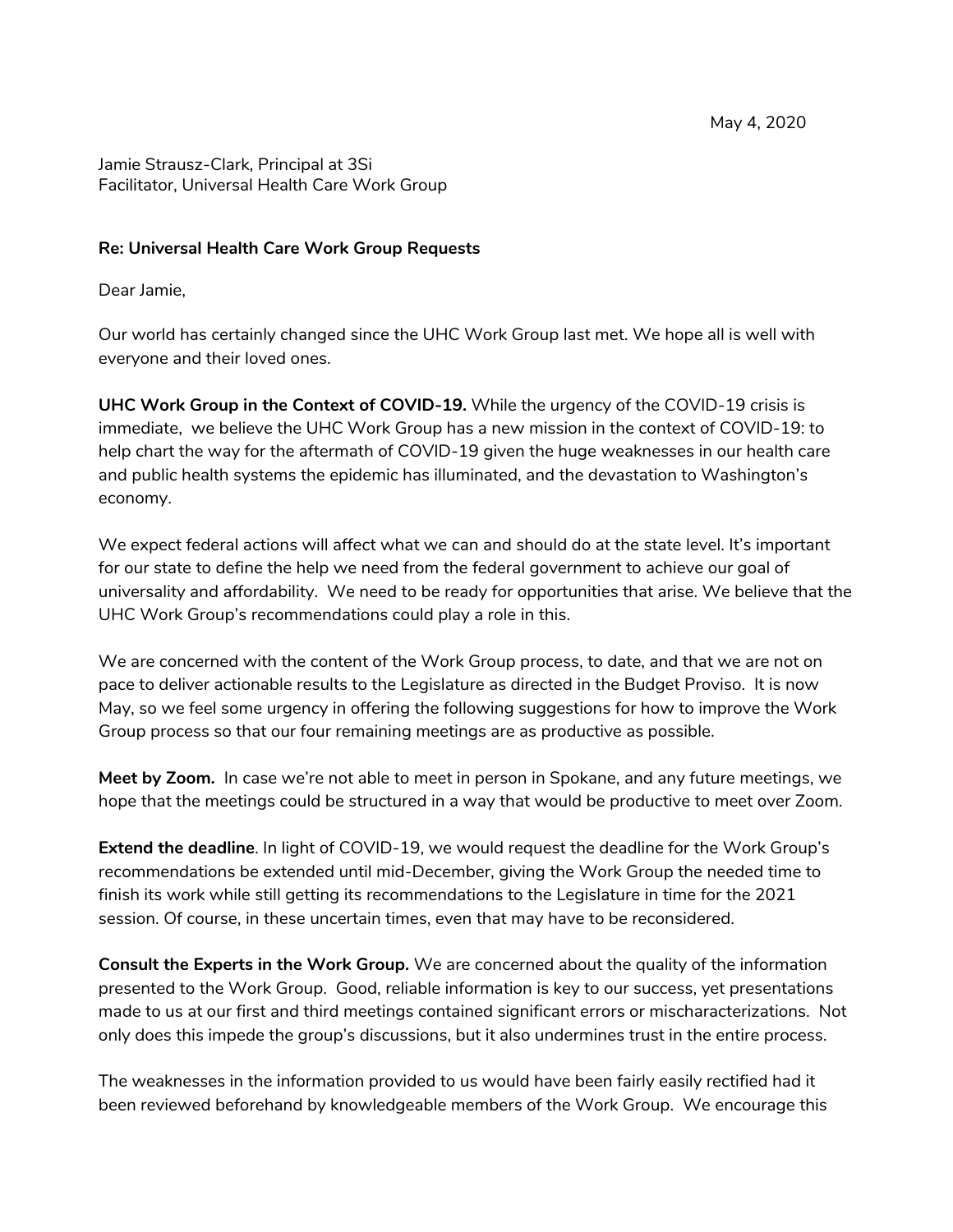review before future presentations and before the corrections to the past presentations are redistributed to the group.

**Perform an Actuarial and Financial Analysis of Recommended Options.** We have heard that the company hired to handle the analyses is planning to provide *only* an actuarial analysis. We hope this is not the case, because that would be incomplete as specified in the directive for our Work Group in ESHB 1109:

57) The health care authority is directed to convene a work group on establishing a universal health care system in Washington. \$500,000 of the general fund—state appropriation for fiscal year 2020 is provided solely for the health care authority to contract with one or more consultants to perform any actuarial and **financial analyses** necessary to develop options under (b)(vi) of this subsection...

 $...(b)(vi)$  Options for revenue and financing mechanisms to fund the universal health care system. The work group shall contract with one or more consultants to perform any actuarial and financial analyses necessary to develop options under this subsection.

It is critical that the Work Group's guidance to the Legislature include, as required in the legislation, "financing mechanisms to fund" each alternative model and pathway, including "no change." Actuarial analyses are only part of what we think is needed for such cost estimates and funding mechanisms.

**The** *Components of the Universal Health Care Models* **Survey should be a Straw Poll.** We urge you to treat the results of the survey that was due April 3rd as a way to capture *the initial* thoughts of the Work Group participants. We do not think it is appropriate to summarize the results and then send over to the actuarial and financial study consultants without the further Work Group discussion. We need to discuss the survey options and come to agreement about what the choices are, and to explore the priorities with Work Group members and exchange information. For example, the survey asks if Fertility Treatments should be considered. It would be appropriate to hear what reproductive providers think about that in order to make an informed opinion on that topic. Further, it would be good to know how Canada and other countries handle these concerns.

**Provide more opportunities for small group work and more fully summarize those discussions.** The breakout groups seemed to work better in the February meeting because the discussions relied on participants' own ideas (the post-it notes). In addition to capturing ideas, we request that you capture the frequency with which an idea is brought up and in how many groups.

For example, if a post-it says "Reduce costs by rooting out the over-medicalization of services," the report should show that this was brought up 5 times, in 3 out of 4 groups. This will help us see patterns and understand what is most important to the Work Group, as a whole.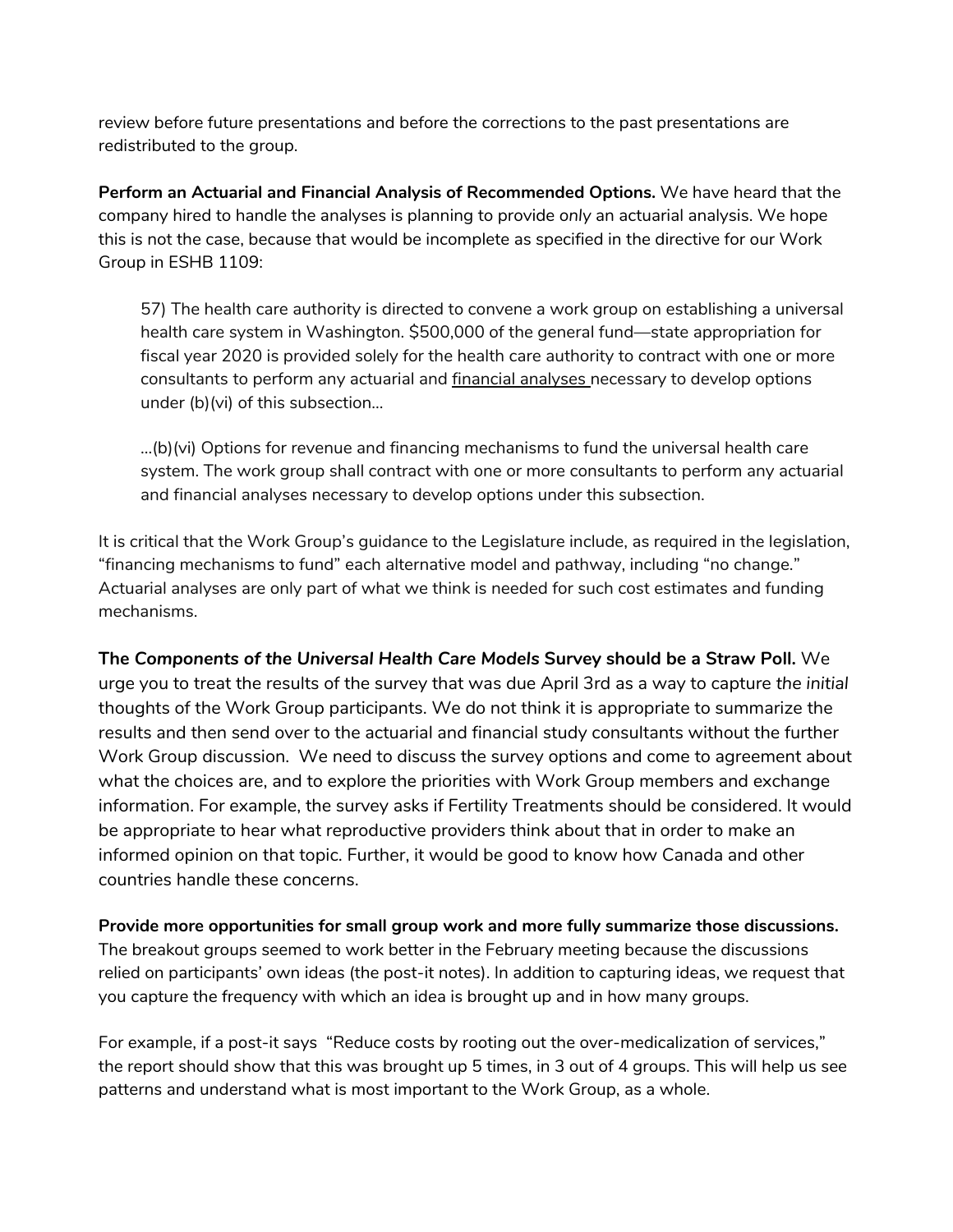**Provide more timely information.** Work Group members and their constituents need to have access to important information in a more timely manner. We request that you:

- Provide a copy of the [B](https://docs.google.com/document/d/1uW_GxZNmDelvrWi-8JspGJlD7xe1zDUgprtFpn2C6eU/edit#heading=h.rvx2ntzigpe)udget [Proviso](https://docs.google.com/document/d/1uW_GxZNmDelvrWi-8JspGJlD7xe1zDUgprtFpn2C6eU/edit#heading=h.rvx2ntzigpe) to every Work Group member (this is summarized in an overview document dated September 5, 2019, provided to the Work Group, but it's important that members have the underlying document and understand our specific charge).
- Provide the meeting location or Zoom link for the June 24th meeting ASAP, so we can help publicize the public meeting.
- Provide all meeting materials at least two weeks prior to each respective meeting. It is important to distribute the agenda and meeting materials - including financial analysis, materials, minutes, online public comments and reports from the previous meeting - at least two weeks prior to the meeting so that we have time to study them.

We believe these requests will help us fulfill the Legislature's directive to recommend a pathway to universal and affordable health care for all Washingtonians. We have cc'd some members of the Work Group with whom we have been sharing our thoughts.

We're looking for a reply as soon as possible but at least by May 15th.

Sincerely,

Universal Health Care Work Group Members:

Aaron Katz Kelly Powers Ronald Shure Sherry Weinberg, MD

cc: Sue Birch, Health Care Authority Director and Chair of the UHC Work Group Rep. Nicole Macri, Sen. Emily Randall, Dennis Dellwo, Carrie Glover, Don Hinman, Lisa Humes-Schulz, Sybill Hyppolite, Richard Kovar, Peter McGough, Bevin McLeod, Kerstin Powell, Randy Scott, Mohamed Shidane, Aren Sparck, and Lynette Vehrs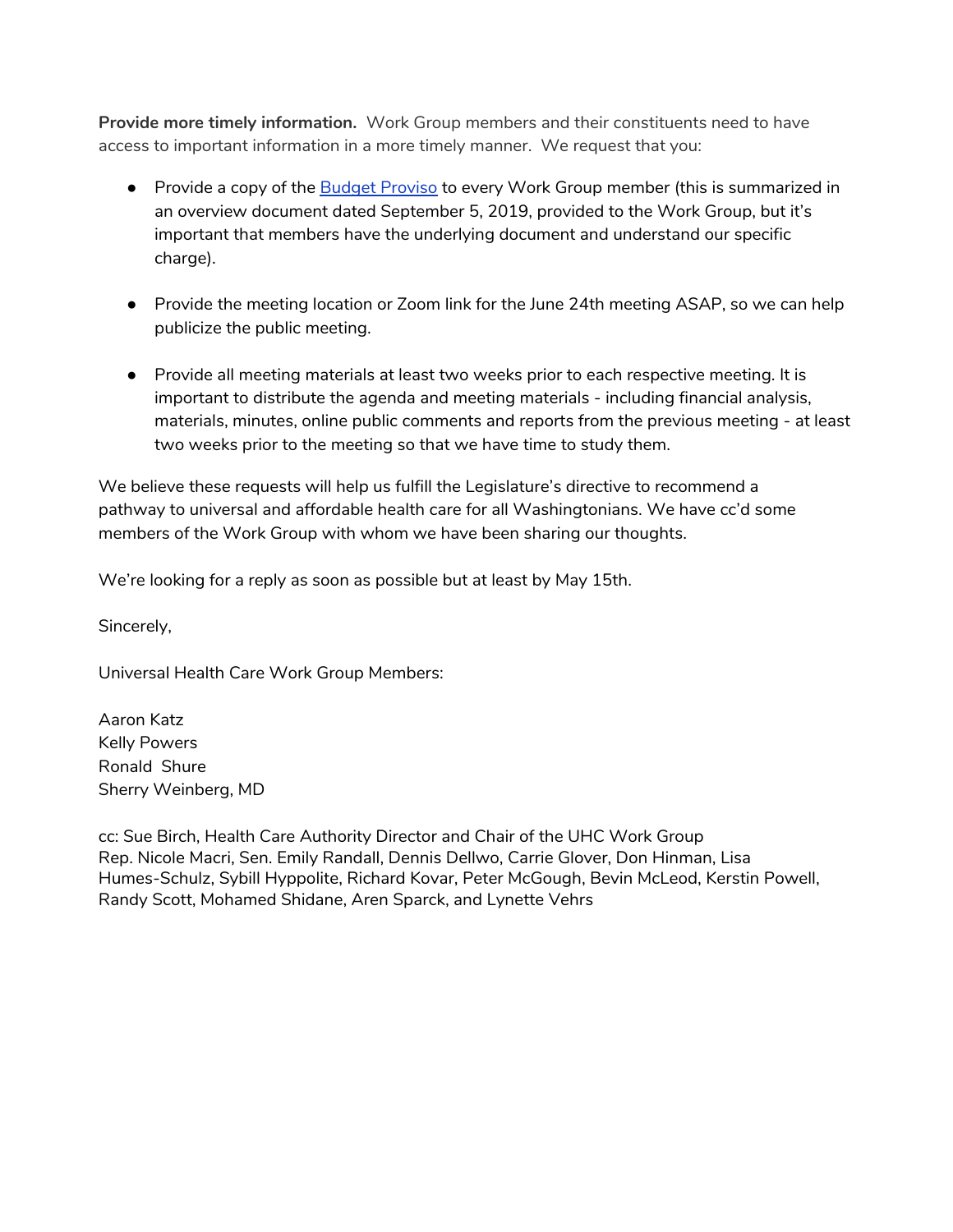#### May 15, 2020

Dear Kelly, Aaron, Ronnie, Dr. Weinberg, and Universal Health Care Work Group members:

Thank you to Kelly, Aaron, Ronnie, and Dr. Weinberg for your May 4<sup>th</sup> letter outlining specific concerns about and suggesting improvements to the Universal Health Care Work Group process. HCA and HMA have reviewed and discussed each of your recommendations, some of which were already being discussed by the project team. As you can see, the project team is working to adopt many of your suggestions; however, in some cases, the project team is not able to take your suggestions as originally proposed. In those instances, we have offered some modifications to try to get at the spirit of your proposal. This letter outlines each of your suggestions and how the project team proposes to address them.

#### Meet by Zoom

There had been a time we had hoped it would be possible to meet in person on June 24 in Spokane, but that is looking less likely given the Governor's restrictions on in-person gatherings and phased reopening of Washington State. Even when restrictions on in-person gatherings are lifted, we are concerned that some work group members and members of the public may have underlying health conditions or other vulnerabilities that make it unsafe or uncomfortable for them to participate in an in-person meeting. As such, we agree with your suggestion to meet remotely and have decided to shift the June 24 meeting to a Zoom meeting. The project team had already been discussing this option given the number of issues to consider (access to technology, managing public comment, breakout rooms, etc.) that need to be worked through to ensure a successful meeting using this technology.

This week, we will send a survey to work group members to confirm whether members have the technical tools needed to fully participate (e.g., a computer, webcam, microphone and/or smart mobile device, and internet broadband service) and to gather information on the length of the meetings. We will explore options to assist work group members who need help to participate.

#### Extend the deadline

We agree with you that this work is too important to shortchange. HCA believes the Legislature recognizes the impacts of the COVID-19 pandemic on report deadlines and is more interested in the outcome of our work, rather than the deadline. Since we are moving to digital meetings—at least in the near term—we are hoping we can schedule some additional meetings this summer to try to catch up. But, if need be, we believe it will be possible to take additional time later in 2020 to complete this work.

#### Consult the experts in the group

Aaron Katz and I discussed this earlier in the year, so this is not the first time the project team has heard this feedback.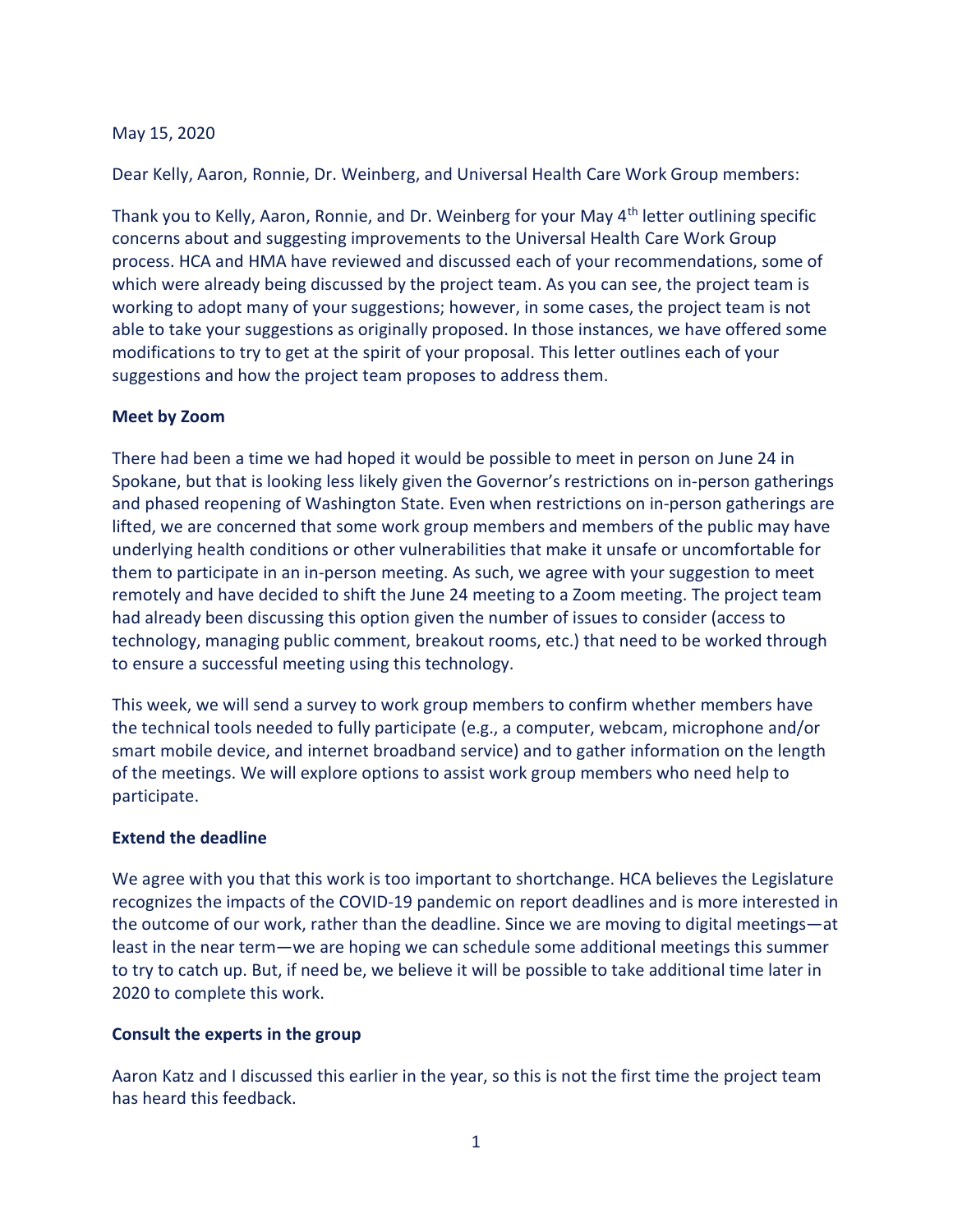One of the strengths of this work group is the expertise that each member brings from their own field or lived experience, as well as the diversity of expertise across the work group. The challenge with such breadth and depth of expertise and diversity is how to leverage that expertise in an equitable and appropriate way. The main way in which this is happening is through the work group process and meetings themselves.

You make an excellent point that work group input on the materials that we use for our decision-making is important to ensure that we are working with the best available information. The project team has taken that feedback to heart. Since the September meeting when the presentation used national data instead of local data, HMA has been vetting their presentation materials with state agency work group members who hold relevant data. This includes members representing the Office of the Insurance Commissioner, Health Benefits Exchange, and Office of Financial Management.

Moreover, we are taking the feedback and addressing it in real-time within the work group meeting setting. As you hopefully observed at the February meeting, Nora and Jeanene readily took your input on the meeting materials and made changes to the presentation and handouts to reflect that input. These revised versions are the ones we used as the basis for our small group discussions that are posted on the web and ultimately what will be reflected in the final product we will deliver to the Legislature.

A key goal of the work group meetings is to ensure all members are working with the same set of facts and deliberating together. We welcome work group feedback and will continue to listen to and incorporate that input in presentation materials.

Importantly, we want to recognize that the material outcomes of the work group will be the development of a report that outlines up to three (3) potential models and the preliminary analysis of those models. As we get closer to these work products, the work group will have time and opportunity to provide comments and input.

While we acknowledge this is not the approach you requested, we hope this somewhat addresses your concern about leveraging the work group's expertise to provide the best available information.

#### Perform an actuarial and financial analysis of recommended options

HCA selected HMA and its subcontractor, Optumas, to perform actuarial and financial analysis of costs of up to three models to achieve universal health care coverage in Washington. These analyses will focus on the models themselves, including their impact on the health coverage landscape, costs, and impacts (to the state, consumers, and others) if adopted in Washington. HMA and Optumas are not scoped to provide information about funding sources: this would require significantly more resources than the amount allocated in the budget proviso. The hope is that by providing the cost information to the work group of the various models, the work group can begin discussions and outline potential funding sources in its final report to the Legislature.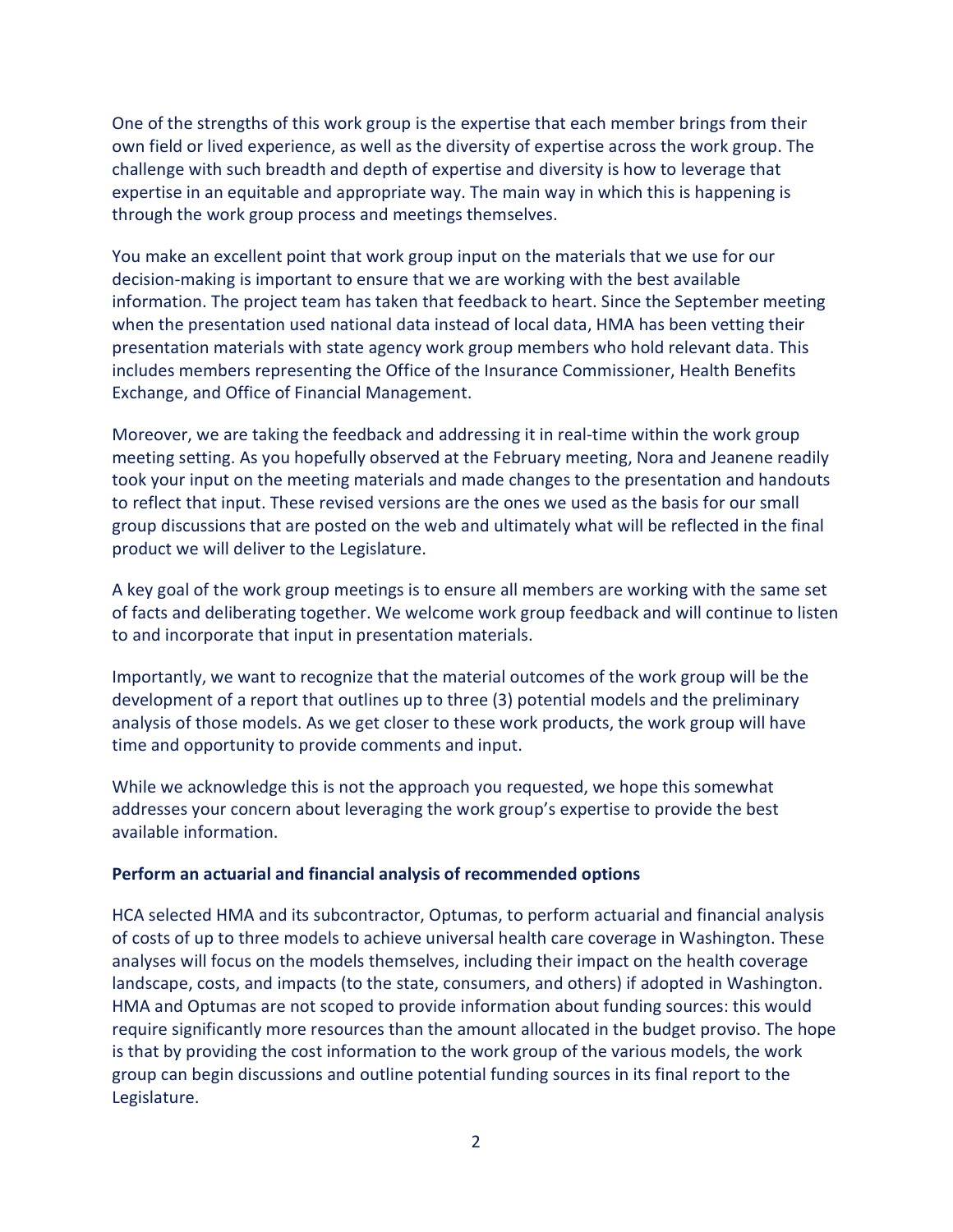#### The components of the universal health care models survey should be a straw poll

We agree with your point that results of the survey that was due April 3 should capture the initial thoughts of the work group members, but there should be an opportunity to discuss the survey results and refine the models together, prior to the actuarial analysis. The intention of the survey was to provide some direction to models for further study and refinement in the work group setting. The original plan for the April 22 meeting was to review the survey outcomes, discuss and refine the three models in breakout groups and as a full work group, and only then pass the models to the actuaries to analyze. We have moved these agenda topics to the June 24 meeting and delayed the start of the actuarial analysis to ensure that we are able to have these discussions beforehand.

#### Provide more opportunities for small group work and more fully summarize those discussions

We also agree that small group discussions have been productive and we intend to continue using this approach at future meetings—including the June 24 meeting.

Regarding your point about more fully summarizing the discussions, we agree it is important to capture the key themes and how many times they come up. We have records of these from the December and February breakout sessions; they will be added to the work group summaries as appendices and re-posted on the website. In the future we will include these as appendices to the work group summaries.

#### Provide more timely information

In this part of the letter, you asked for three things:

- 1. A copy of the budget proviso for all work group members.
- 2. The Zoom link for the June 24 meeting as soon as possible.
- 3. Meeting materials at least two weeks in advance of work group meetings.

I am attaching the budget proviso to this email (relevant text starts on Line 3) and will also send it out when I send the agenda for the June 24 meeting.

As soon as we have the work group response to the above noted survey, HCA will update the meeting invitation with a Zoom link and provide instructions to sign up for public comment.

We will do our best to send meeting materials as far in advance as possible. Given that we are hoping to schedule some additional meetings this summer to catch up on some of the time we lost due to the COVID-19 pandemic, two weeks may not always be realistic. For context, materials we develop go through multiple rounds of internal review before they go to HCA and other state agencies for their review and feedback. So, in cases where we only have a few weeks between meetings, a two-week advance period may not be possible. That said, we agree that work group members need time to prepare for our meetings, so we will work to provide as much lead time as possible.